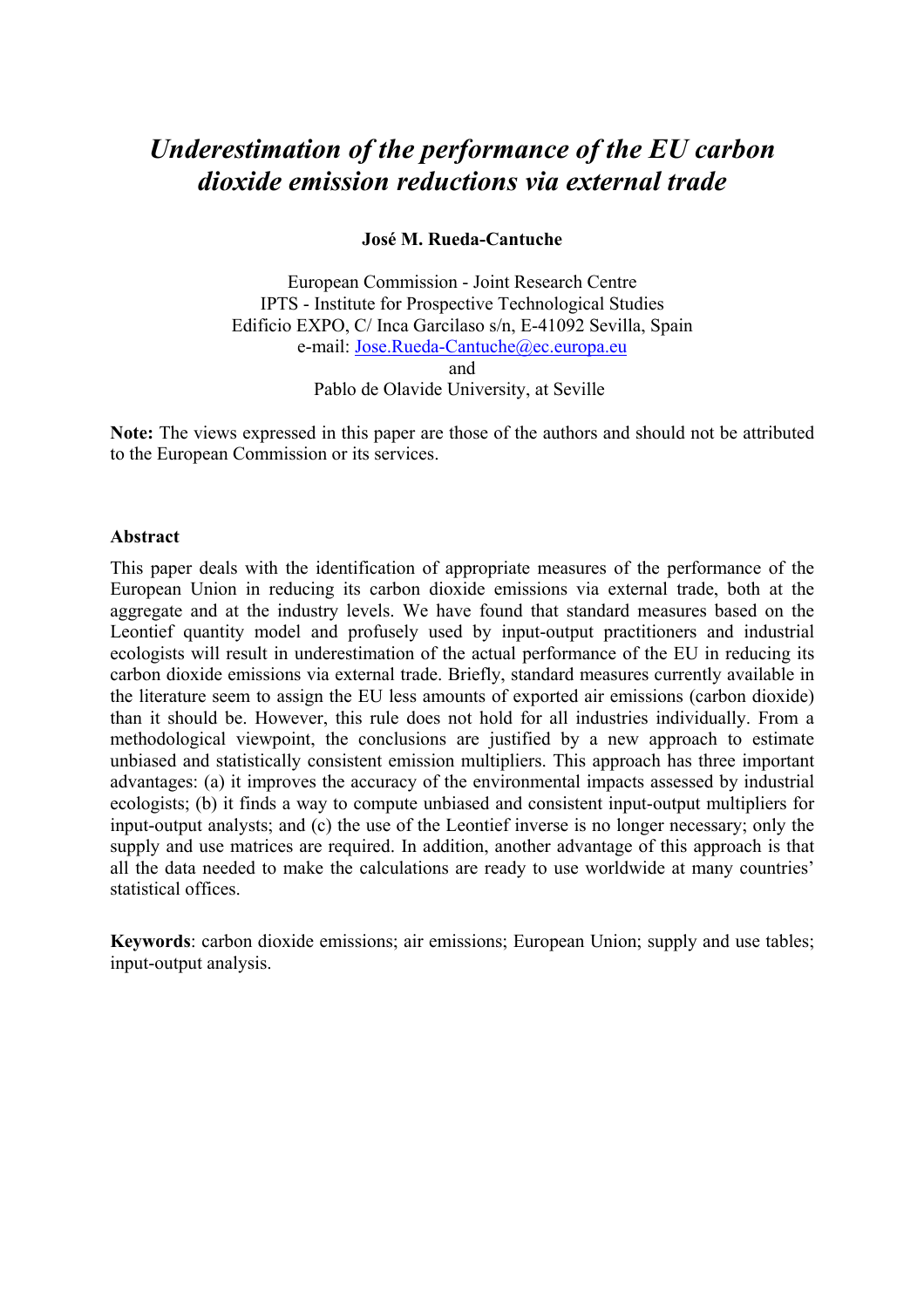# **1 Background**

Sustainable consumption and production is currently a challenging issue on the policy agenda of the European Union (EU). At the World Summit on Sustainable Development (WSSD) in 2002, all countries committed themselves to promoting sustainable patterns of consumption and production, with developed countries taking the lead. More specifically, countries committed to promoting the development of a ten-year framework of programmes on sustainable consumption and production, in support of national and regional initiatives. In March 2003, the European Council (the EU Heads of State or Government) identified sustainable consumption and production and the development of the ten-year framework as one of the key priorities for the EU in the follow-up to the WSSD. This was re-emphasised in the Commission Communication 'The World Summit on Sustainable Development one year on: implementing our commitments' (EU, 2003a) where sustainable consumption and production is one of three overarching objectives. Achieving more sustainable consumption and production patterns is therefore first and foremost an EU internal challenge. The overarching goal of the EU Thematic Strategy on the Sustainable Use of Natural Resources (EU, 2004) is to de-couple environmental impacts associated with the use of natural resources from economic growth, in support of sustainable development. To achieve this, the Strategy is likely to provide a framework and measures that allow resources to be used in a sustainable way without further harming the environment. It is likely to be based on three core tasks: gathering and keeping up-to-date information; assessing policies that directly or indirectly affect resources; and identifying appropriate measures, which will primarily be integrated into other policies. This paper particularly deals with the latter core task, i.e. the identification of appropriate measures of the performance of the EU in reducing its carbon dioxide emissions via external trade, both at the aggregate and at the industry levels.

The reduction of carbon dioxide  $(CO<sub>2</sub>)$  emissions is considered one of the main objectives of the EU Sustainable and Production Strategy. Consequently, major efforts are being undertaken by European governments to reduce the amount of carbon dioxide emitted by their own nations (see in EU (2004) several descriptions of interesting experiences carried out in the EU Member States). The most challenging issue in planning attempts to reduce carbon dioxide emissions occurs in identifying which activities are the most polluting or which products consumed by final users are the most environmentally harmful. The environmental impact of final consumption was already expressed by Leontief (1970) as an undesirable externality of the production process (a negative by-product). At this respect, the distinction between production and consumption-driven emissions is crucial within the international policy context. For instance, final users from one developed country may demand emission-intensive products from developing countries (via external trade) in order to reduce their own emissions. During this process, the developed country will emit less, but at the cost of an increase in emissions by the developing country to satisfy this new demand. In the end, the net global effect might well be an increase in emissions rather than a reduction, even though the developed country will be able to argue for the achievement of certain emission reduction goals. Hence, in order to clarify environmental responsibilities at the country level, total emissions must be decomposed into two groups: emissions generated by the consumption of goods and services produced domestically and emissions associated with imports, the latter of which is of extreme relevance to the current global policy agenda.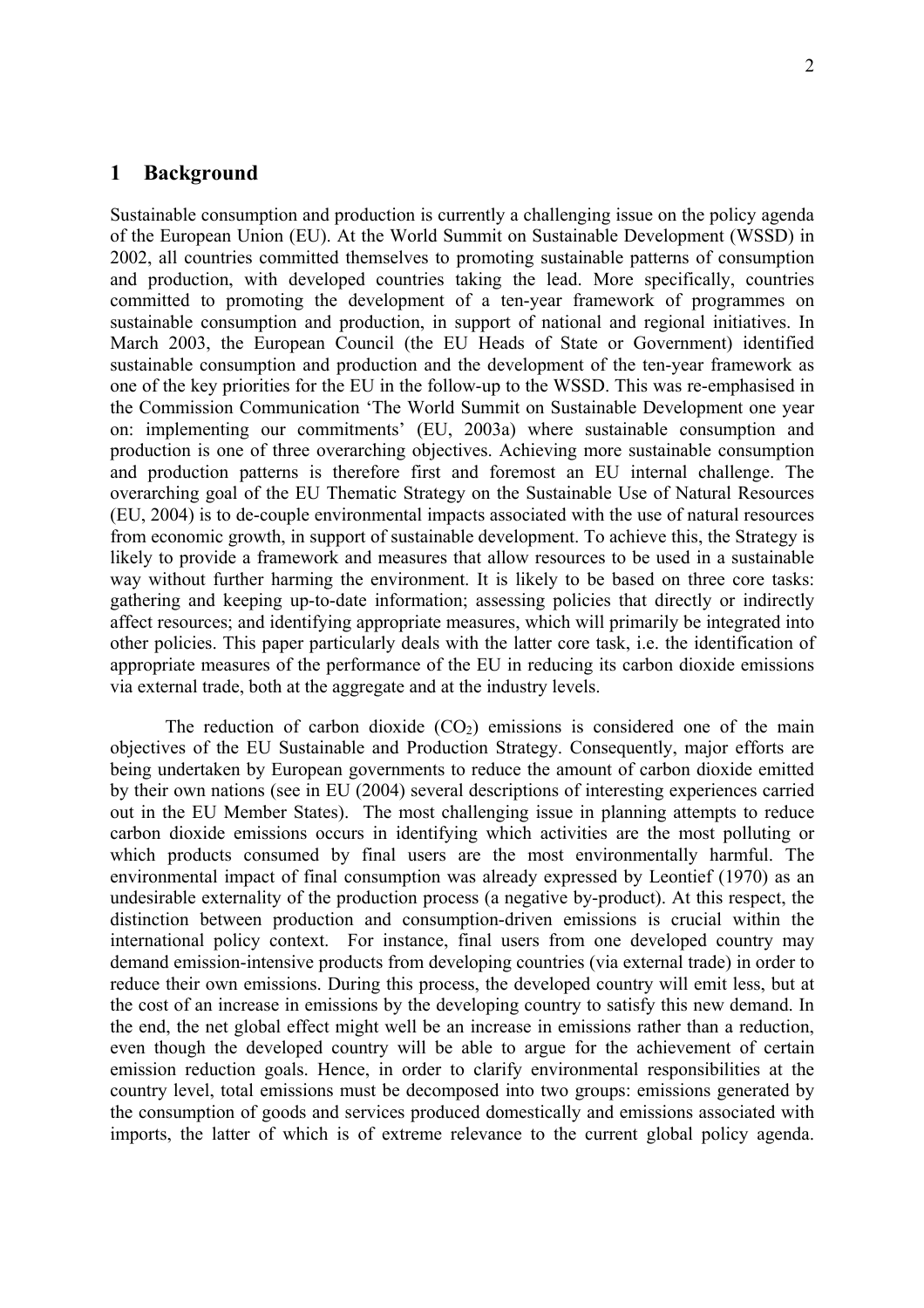Moreover, the relevant figures should take into account not only direct emissions but also those indirectly emitted by supplier industries in order to produce a certain commodity.

 Ideally, a full information on bilateral trade statistics at the industry detailed level and also on the different technologies of production of each of the Member States of the EU together with appropriate NAMEA-based environmental physical accounts on air emissions (e.g. carbon dioxide) would suffice to quantify the air emissions exported by each country via external trade by means of multi-regional input-output analysis (Miller and Blair (2009) is a standard reference on the state-of-the-art of input-output analysis: its foundations and extensions). Nevertheless, the availability of these kinds of data is still very limited and does not allow such type of analysis. Although there are major efforts being currently done by the European Commission to solve these important data drawbacks, namely the two EU-funded international research projects EXIOPOL (www.feem-project.net/exiopol/) and WIOD (www.wiod.org), their outcomes are still on the way.

 At this point, this paper provides an alternative (and rather more complementary than exclusive) measure of the performance of the European Union (or any country at hand) in reducing its carbon dioxide emissions via external trade on the basis of a previous work published by Rueda-Cantuche and Amores (2010). In other words, this paper will provide a ratio of performance that measures at the industry level how far the current productive structure of an economy is from its maximum polluting capacity with a given domestic technology. This approach is perfectly in line with Leontief's (1953) approach, the main purpose of which is to compute not the labour/capital consumption of the rest of the world, but the labour/capital saved by the US through imports. Accordingly, our purpose will be to estimate the carbon dioxide emissions saved by the EU through imports and not to compute the emission intensity of the rest of the world. Hence, it seems sensible to take for granted the domestic technology assumption for the reduction in emissions by the EU through imports. Otherwise, imported products should have been produced domestically. This approach may be criticised for not being too realistic, but this would be true only if we wished to measure international emissions, which is not the purpose of this paper. The assumption of domestic technologies in imports in order to account for saved emissions, is already implicit in Dietzenbacher and Mukhopadhyay (2007) and Rueda-Cantuche and Amores (2010). The former authors proved, at least for India, that the pollution avoided by increasing imports is much greater than the pollution generated as a result of increasing exports, which incidentally turned out to be a new green Leontief paradox according to the authors.

 Moreover, this paper will also prove that the standard measures available in the literature would underestimate the ratio of performance and thus, would assign the EU less amounts of exported air emissions (carbon dioxide) on average. In addition, another advantage of this approach is that all the data needed to make the calculations are ready to use worldwide at many countries' National Statistical Institutes websites. Notice however that this paper deals particularly with the EU as a whole and benefited from the joint work developed by Eurostat and the Joint Research Centre's Institute for Prospective and Technological Studies of the European Commission for the compilation of the necessary EU aggregate data, which has already been partially published in Rueda-Cantuche, et al. (2009)

The paper is structured as follows. The next section briefly presents the current methodological framework under which input-output economists and industrial ecologists account for environmental impacts, with a particular focus on carbon dioxide emission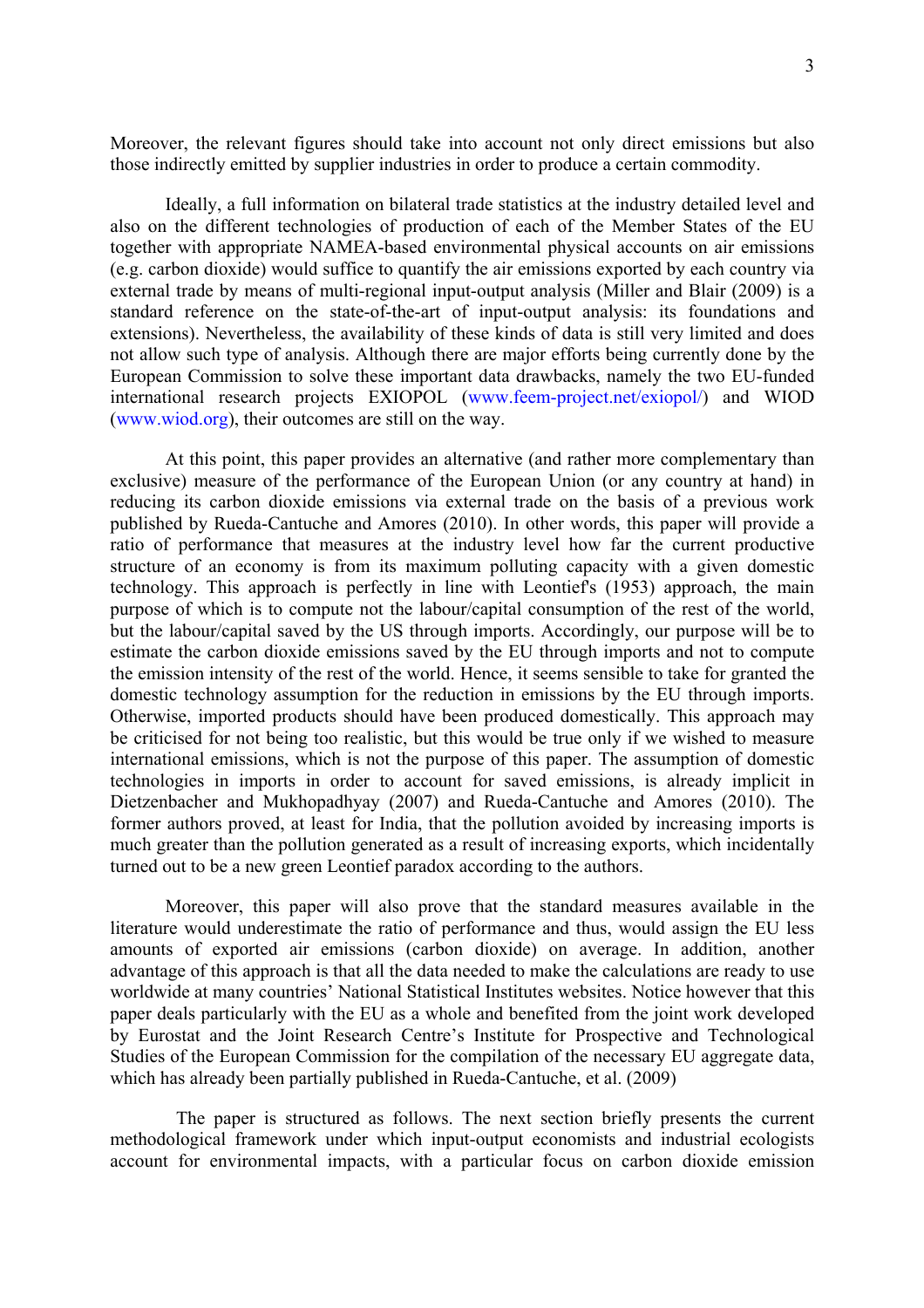multipliers. Section 2 also discusses stochastic input-output modelling and the construction of input-output tables from a supply-use system, all of which will be integrated into a single modelling framework. Section 3 introduces an econometric model that provides domestic and total unbiased and consistent emission multipliers. Section 4 provides a new ratio of the performance of the EU's reduction of carbon dioxide emissions via external trade. Section 5 presents briefly the process of compilation of the aggregate supply and use tables of the EU economy (2000) and Section 6 compares on empirical grounds the results of the standard and econometric approaches. The last section concludes the paper, with a summary of the most important findings.

# **2 Methodological framework**

# **2.1 Industrial ecology and input-output analysis**

Following Suh and Kagawa (2005), recent developments have made Life Cycle Assessment (LCA), a key subfield of industrial ecology, one of the areas that most extensively use inputoutput analysis (IOA). LCA can be thought of as a tool that allows for the quantification and evaluation of the environmental impact of a product over the course of its entire life cycle (Guinée et al., 2002). Another area where IOA is deeply linked to industrial ecology is the product policy field. The European Commission adopted a communication (EC, 2003b) that identified products with the greatest potential for environmental improvement by considering IO-LCA as one of the approaches best suited to implement the European Integrated Product Policy analyses (Suh and Kagawa, 2005; Weidema et al. 2004; Tukker et al. 2005). The rapid generalisation and evolution of systems such as Systems of Environmental and Economic Accounts (SEEA) and National Accounting Matrices including Environmental Accounts (NAMEA) (for instance, Haan and Keuning, 1996; EC, 2001; UN, 2003) also provide an international accounting framework in which input-output tables are supplemented by an increasing number of natural resource accounts (land, water, forestry, etc…) and environmental emissions at the industry level. IOA is also rapidly broadening its scope of application to industrial ecology by extending the analysis to a global level. For instance, the World Trade Model developed by Duchin (2005) and extended by Strømman et al. (2005) has been used to examine the global implications of changes in agricultural land yields due to future climate change (Juliá and Duchin, 2005).

As far as we know, the IO type of analysis used so far by LCA practitioners is based almost exclusively on the Leontief quantity model (Dietzenbacher, 1995) and the multipliers obtained through the so-called Leontief inverse. By changing the amounts of products consumed by final users, the Leontief quantity model yields variations in industry outputs (considering industry-by-industry IO tables). Therefore, the emission coefficients per unit of industry output generally provided by LCA practitioners and/or NAMEA accounts are to be used to determine the variation in air emissions resulting from the initial final demand change.

Emission multipliers have been reported in a number of studies. Proops et al. (1993) conducted a comparative study of the German and British cases, whereas Östblom (1998) addressed the environmental outcome of emissions-intensive economic growth in the Swedish economy. Lenzen (1998) investigated energy and greenhouse gas flows within the Australian economy; Gerilla et al. (2001) studied the environmental repercussions of changes in technology in the Japanese economy; Haan (2001) developed a structural decomposition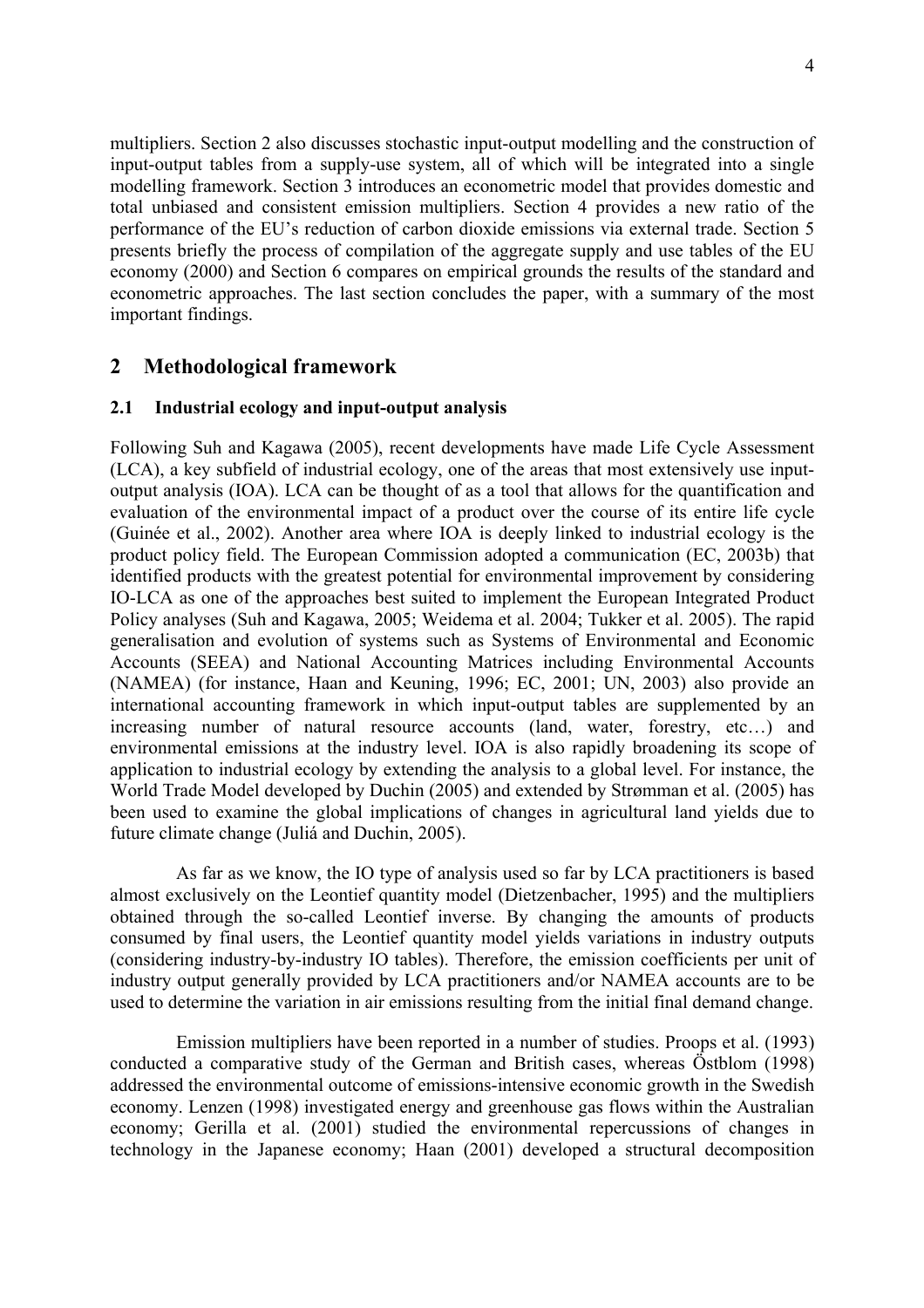analysis of pollution in the Netherlands; Creedy and Sleeman (2005) addressed emission reductions in New Zealand; Lenzen et al. (2004) developed a multi-regional model to compute emission multipliers and emission balances; Alcántara and Roca (1995) analysed primary energy requirements and carbon dioxide emissions during the 1980–1990 period; Llop (2007) decomposed total changes in emission multipliers to account for changes in emission coefficients (polluting intensity) and changes in technical coefficients (economic structure) and more recently, Rodríguez-Morilla et al. (2007) computed the emission multipliers of greenhouse effect gasses using Social Accounting Matrix and Environmental Accounts (SAMEA).

#### **2.2 The concept of unbiasedness in Econometrics**

We show briefly in this sub-section the general concept of unbiasedness within an econometric framework. We hope this general introduction to basic Econometrics will help the reader to follow next sub-sections on stochastic input-output analysis.

Generally speaking, the error term  $(u)$  in a multiple linear regression model, e.g.,  $y = a$  $+ bx + cz + u$ , includes various factors that cannot be explicitly incorporated as explanatory variables for the following motivations: (*a*) the functional form (i.e., linear) may not be the most appropriate; (*b*) the theory explaining the explained variable may be incomplete, with omitted relevant variables; (*c*) perhaps the variables are correctly specified by the theory, but there are no data available or they are difficult to quantify; (*d*) human behaviour is often random and may arbitrarily influence the explained variable; (*e*) there could be errors of measurement; and (*f*) there could be sampling errors. Consequently, the error term is thought of as the composite of a number of (hopefully) minor influences on the explained variable. Nonetheless, we will assume that the error term only includes sampling errors by assuming a linear and correctly specified model without relevant omitted variables, and that the randomness of human behaviour and the errors of measurement do not significantly affect the results.

Accordingly, we will regress direct industry carbon dioxide emission levels (explained variable) on the net outputs of different products (explanatory variables), allowing for an error term that takes into account all the deviations of the actual data (carbon dioxide emission levels) from those estimated by the deterministic part  $(a + bx + cz)$  and only derived from sampling errors. The estimations will be carried out using ordinary least squares (OLS). This method guarantees that the OLS estimated coefficients (emission multipliers) are the best linear unbiased estimates according to the Gauss-Markov theorem (Greene, 2008). That is, the OLS estimates are unbiased in the sense that if we ever happen to use a set of all possible and exclusive samples of the firms populating a given economy to run the same regression, the expected values of the various OLS coefficients derived from each one of them will match the true values of the unknown parameters of the regression. To the contrary, if one only had one single sample of firms to compile the official supply-use and input-output tables (as it is in practice) and did not allow for sampling errors (*u*) in the calculation of impacts or any kind of multiplier (e.g. by using the Leontief inverse), then this would be implicitly equivalent to assume that official statistics provide nothing else than the true values of the supply-use and input-output systems with just one single sample!. Bearing this in mind, the use of the Leontief inverse to calculate emission multipliers will lead to biased estimates of emission multipliers just because they simply assume that there are no sampling errors (*u*) and that the figures depicted in the supply-use tables are precisely the true values. We find this argument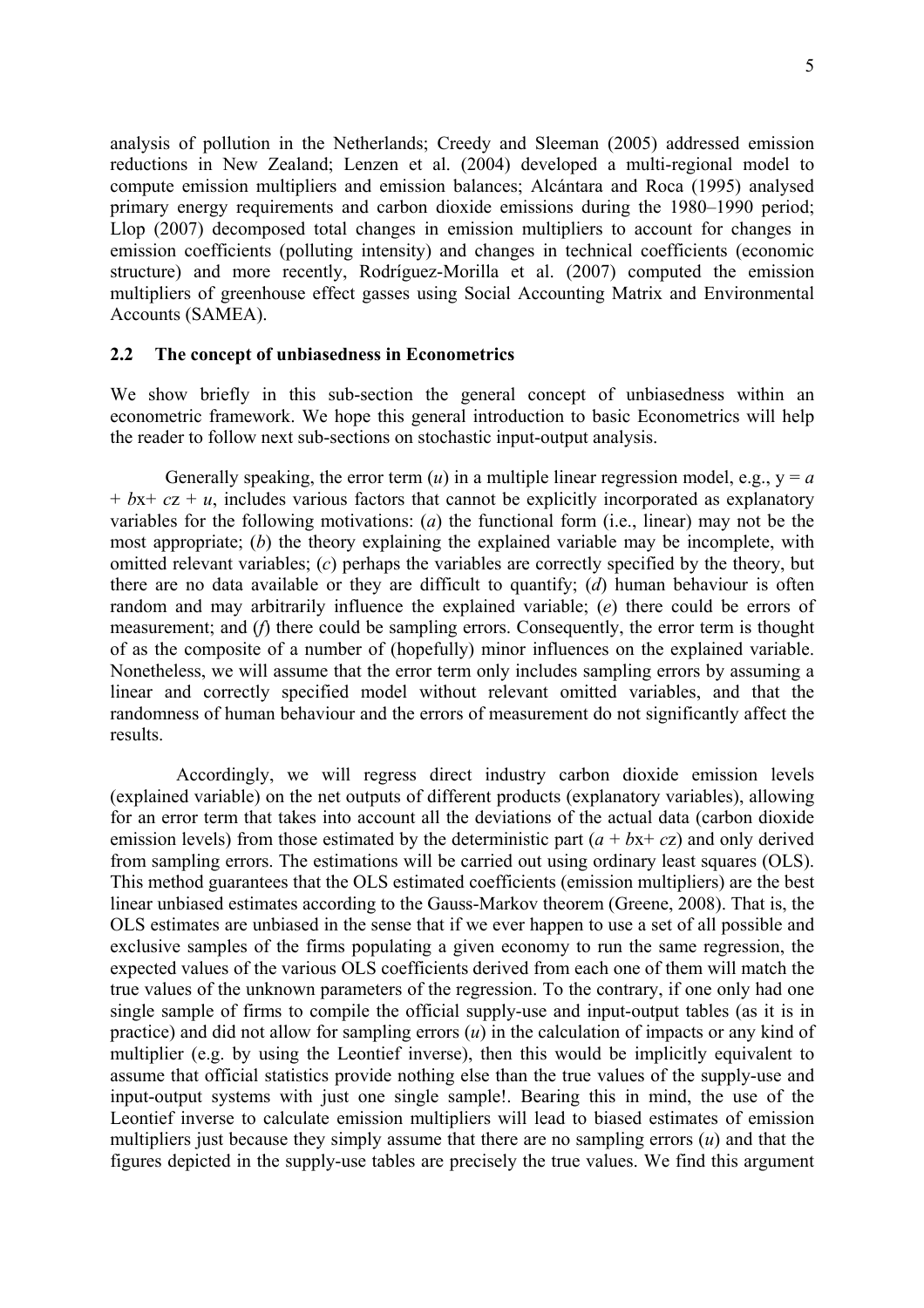not very much acceptable and propose in this paper the inclusion of stochastics in the analyses of emission multipliers to be carried out by industrial ecologists and input-output economists.

#### **2.3 Stochastic input-output analysis**

While many studies provide estimations of environmental impacts, as far as we are concerned IO-LCA practitioners have paid little attention to the positive and significant bias of the impact multipliers derived from the Leontief inverse (Dietzenbacher, 2006). Assuming a stochastic technical coefficients matrix, *A*, leads to the central result that the Leontief inverse, *L*, is positively biased, with input coefficients that are totally independent (Simonovits, 1975), biproportionally stochastic (Lahiri, 1983) or moment-associated (Flam and Thorlund-Petersen, 1985). That is, denote the true value of a stochastic IO matrix *A* as  $A_0$  and that of its Leontief inverse *L* as  $L_0$ . Suppose the expected value of *A* equals  $A_0$  as  $E(A) = A_0$ (unbiasedness of the technical coefficients). Consequently,

$$
E(L) = E[(I - A)^{-1}] > [I - E(A)]^{-1} = (I - A_0)^{-1} = L_0
$$

In practice, even if we happen to dispose of an unbiased matrix *A* and use the true value of *A*, the derived multiplier matrix  $(I - A_0)^{-1}$  – see right hand side of the inequality – will not correspond to the true value of *L*. That would be something like:  $E(L) = L_0 + \text{bias}$ . Notice that  $L_0$  does not correspond to  $(I - A_0)^{-1}$  but to the true value of L. The difficulty to deal with the unknown true value of  $E[(I-A)^{-1}]$  due to its stochastic nature makes researchers use  $[I-E(A)]^{-1}$  instead. In particular, Simonovits (1975) further assumes that  $E(A)=A_0=A_t$ , being  $A_t$ the available matrix of technical coefficients. This explains why he reported in his paper under-estimation of the Leontief inverse when referring to the same inequality as Dietzenbacher does. Hence, even though Dietzenbacher (2006) states over-estimation and Simonovits (1975) under-estimation the reader should be aware that they were referring to the same inequality but from two different points of view. This should not lead the reader to confusion.

To sum up, the Leontief inverse matrix is even positively biased even when the matrix *A* of technical coefficients is unbiased. Nevertheless, this is not the case in practice. The usual estimator of  $E[(I-A)^{-1}]$  is given by  $L_t=(I-A_t)^{-1}$ , which does not use  $A_0$  but a technical coefficient matrix that has been estimated by sampling methods  $(A_t)$ . So, the bias might be even larger than that of  $A_0$ . The expectation of  $L_t$  should be  $L_0$  + bias, but notice that the bias here is different from the bias mentioned previously in E(*L*). Denote the econometric (unbiased) estimator of the Leontief inverse as  $L_e$  so that  $E[L_e] = L_0$ . It follows that the bias of the standard Leontief inverse can be calculated by E(*L*t)−E(*Le*), and following ten Raa and Rueda- Cantuche (2007) we estimated this bias as  $L_t$  -  $L_e$ .

As Dietzenbacher (2006) argues, the overestimation of the multipliers is not a negligible issue. Because the Leontief inverse is usually post-multiplied by an exogenously specified (positive) final demand vector, all separate positive biases accumulate in the projection of output levels and even more on emission multipliers. Dietzenbacher (2006) also recommended assuming stochastics on the symmetric input-output table (IOTs) values rather than on the input coefficients. Although more plausible from an economic viewpoint, this approach has rarely been adopted (Gerking, 1976, 1979; and Dietzenbacher, 1988). The reason for the rarity of this approach is likely that the additional step of transforming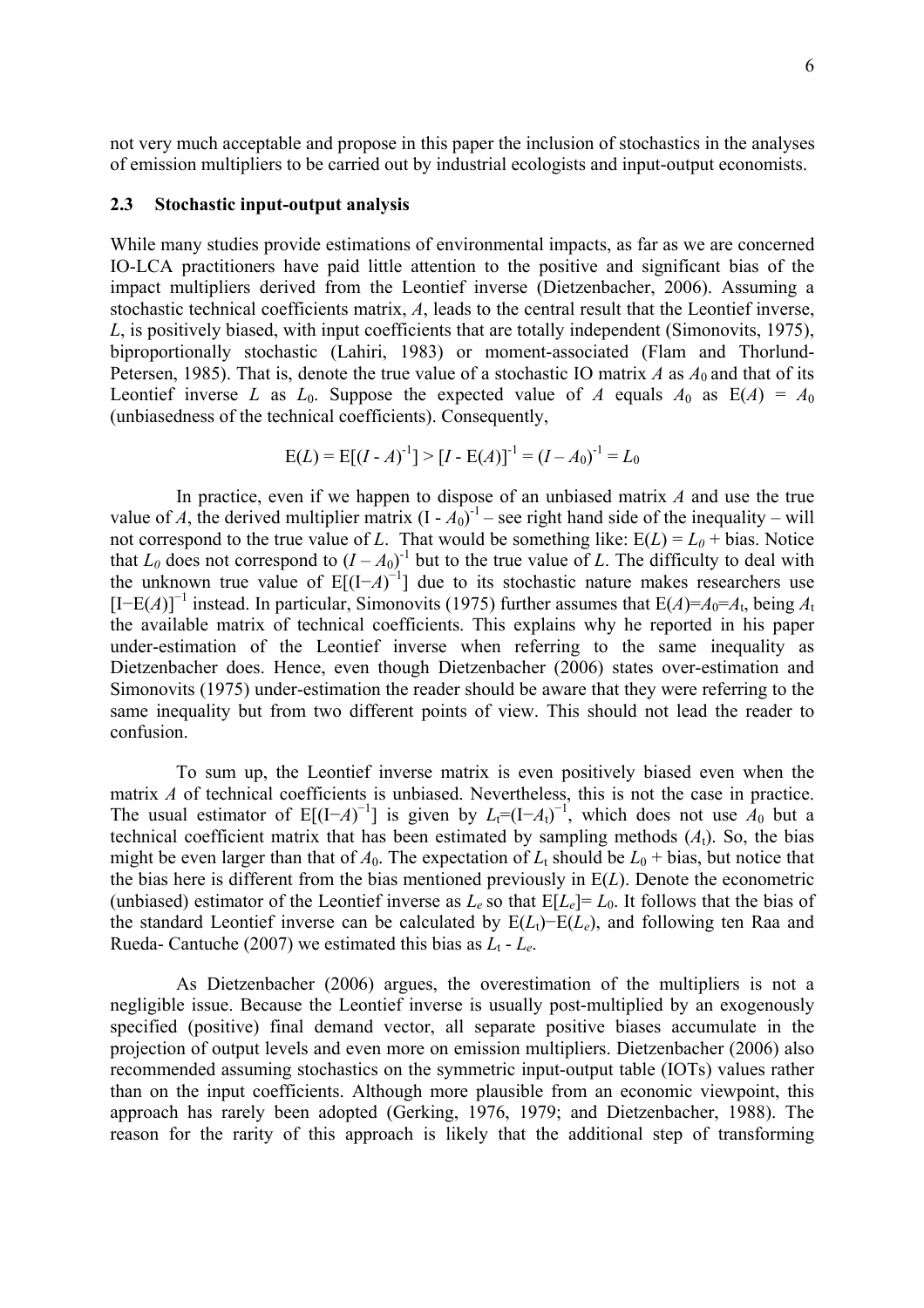intermediate uses into input coefficients seriously complicates the analysis, typically producing input coefficients of a rather complex stochastic nature.

Alternatively, ten Raa and Rueda-Cantuche (2007) computed unbiased estimates of the column row sums of the Leontief inverse (backward multiplier estimates) directly from supply and use firms' data. Their study assumed that total output and employment (firms) data used to compile the official supply and use tables were stochastic. The supply and use tables incidentally form the preparatory step for constructing an IOT. These authors proposed a single-equation econometric model in which the regression coefficients result in the output (and employment) multipliers obtained through the Leontief inverse, using the product technology assumption for the construction of the input coefficients matrix *A*. The authors estimated output and employment multipliers and compared them with those obtained through the Leontief inverse. The results confirmed the positive expected bias on almost all of the significant multipliers, in addition to some with values that were not as negligible.

Apart from the problem of quantifying the positive bias, the main advantage of this approach is that unbiased and consistent multipliers can be estimated for further application to the calculation of emission variations due to changes in final demand quantities. Furthermore, this approach allows for the estimation of confidence intervals for the emission multipliers and standard hypotheses tests. However, this approach is significantly limited by data availability at the firm level. More recently, in order to circumvent this issue Rueda-Cantuche and Amores (2010) shifted the analysis to supply and use tables and carried out the analysis for Denmark. This paper eventually extends the latter to the European Union and, in addition, discusses the repercussions of Leontief-based biased emission multipliers on its performance in reducing carbon dioxide emissions via external trade.

# **2.4 Supply-use and input-output tables**

A relevant issue in the estimation of input coefficients is the technology assumption to be assumed for the compilation of the IOT if it is product-by-product (for a review, see ten Raa and Rueda-Cantuche, 2003). The same applies for industry-by-industry IOTs provided two alternative delivery assumptions (Eurostat, 2008). A vast body of literature has detailed a long-standing controversy regarding the best method of compiling IOTs on theoretical grounds. On one hand, Kop Jansen and ten Raa (1990) have proven that the product technology assumption (i.e., that all products are produced in the same way irrespective of the producer industry) is the best method of compiling product-by-product tables. On the other hand, Rueda-Cantuche and ten Raa (2008) recently proved that for industry-by-industry tables, the superior method is the fixed industry sales structure assumption—i.e., constant deliveries of industries irrespective of the products they sell.

# **2.5 Contributions**

This paper continues the line initiated by Rueda-Cantuche and Amores (2010) when they first combined the use of econometric modelling tools within a supply-use system to address environmental repercussions (carbon dioxide emissions) of changes in the amounts consumed by final users. This approach provides one-shot unbiased and consistent estimates of carbon dioxide emission multipliers on the basis of official supply and use tables. The method also provides confidence intervals for emission multipliers. Under this approach, a Leontief inverse is no longer necessary to estimate emission impacts. Accordingly, IO-LCA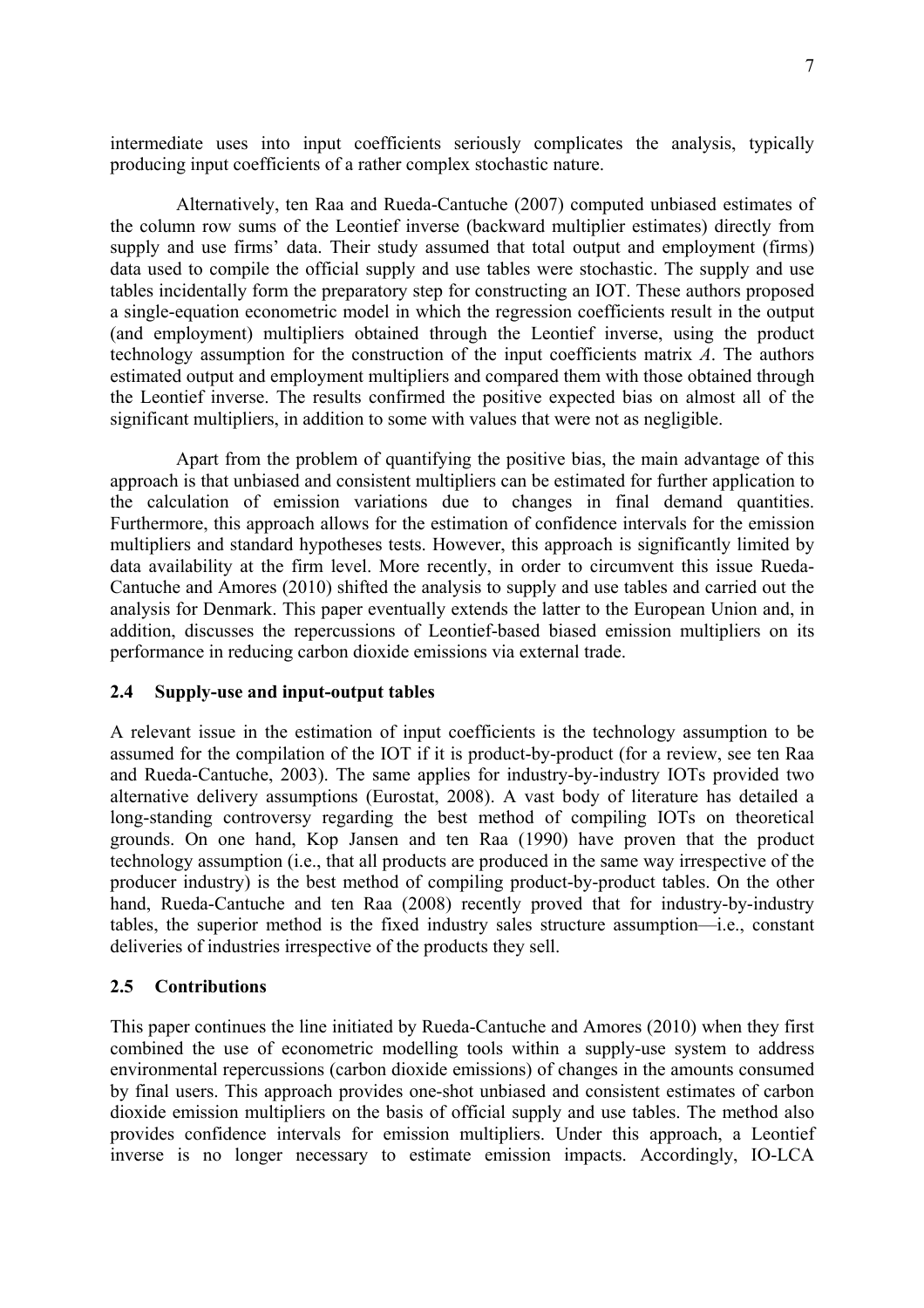practitioners would be able to estimate statistically significant impacts using only published supply-use tables (both at basic prices), data on direct emissions and some standard econometrics. This paper deals with the performance of the EU in reducing (carbon dioxide) emissions via importation of emission-intensive products from other countries.

 Following ten Raa and Rueda-Cantuche (2007), the practice of interrelating accounts and input-output multipliers can be deconstructed into three steps. The first step consists of filling data gaps, imputing values to non-observed establishments, and summation over firms within industries. These operations are straightforward and produce the use and make tables *U* and *V* (the latter being the transposed production matrix of a supply table), which display the commodity inputs and outputs of the industries. The off-diagonal elements of the make table are the secondary outputs, all of which will have to be treated in the second step. The result is a matrix of input-output coefficients,  $A$ . The third and last step is a Leontief inversion,  $(I - A)$  $I = I + A + A^2 + \dots$ . In multiplier analysis, the first term represents the direct effect, the second term the direct input requirement, and the third and following terms the indirect input requirements.

The theory of input-output coefficients centres on the second step and analyses several models for their construction. The results are partial, and problems persist, such as the problem of negative coefficients. The stochastic input-output literature focuses on the third step, analysing the transmission of errors under the Leontief inversion. At this point, nonlinearity adds to the list but not actually associated with secondary production. As mentioned earlier, positive bias are expected in multipliers.

This paper makes two interrelated contributions to the literature. Firstly, the Leontief inverse-based estimates of the carbon dioxide emission multipliers are proven to overestimate the true values of the emission impacts and therefore, mislead the performance measures of emission reductions via external trade. This is done by imposing stochastics on the variability of the supply-use statistics across industries rather than on input coefficients. Secondly, we integrate all the three mentioned steps by reducing the impact multiplier calculations to a single use of a linear econometric model that uses the available supply-use tables instead of the usual symmetric IOT. The non-linearity of the different construction methods used to compute an IOT together with the non-linearity of the Leontief inversion in the calculation of impact multipliers that frustrate the construction of input-output coefficients and transmit errors in the Leontief inverse, neutralise each other upon combination. Thus, we are able to estimate consistent linear unbiased estimates of (emission) multipliers. The application refers to the European Union for the year 2000.

#### **3 Econometric model for determining carbon dioxide emission multipliers**

This section aims to describe how carbon dioxide emission multipliers can be estimated econometrically. We will take as starting point the standard input-output formulation for input-output multipliers in the case of carbon dioxide emissions. As in Miller and Blair (2009) and following ten Raa (2005) and ten Raa and Rueda-Cantuche (2007), among others, a row vector of carbon dioxide emission multipliers  $(\gamma)$  is denoted by the following expression:

$$
\gamma = c(I - A)^{-1},\tag{1}
$$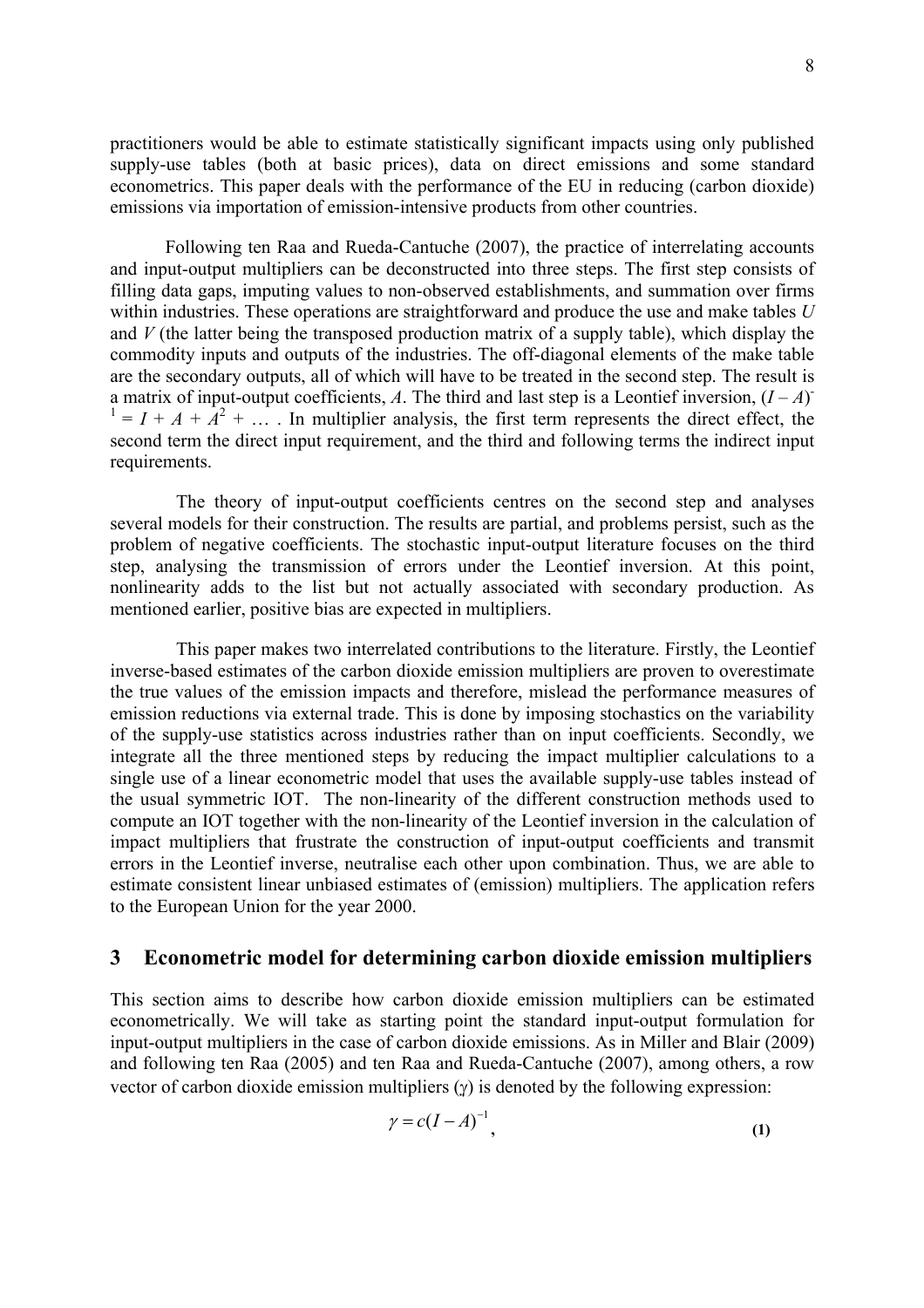where *c* denotes a row vector of direct carbon dioxide emission coefficients and  $(I-A)^{-1}$  the usual Leontief inverse. Each value of  $\gamma$  measures the total (direct and indirect) emissions produced as a result of one-unit increase in the amounts consumed by final users of a certain commodity. Next, according to the product technology assumption by which direct carbon dioxide emissions of a commodity in absolute values are independent of the producing industry, we denote

$$
C = cV^{T}
$$
  
\n
$$
c = CV^{-T},
$$
\n(2)

where *C* stands for a row vector of direct industry carbon dioxide emission levels and  $V<sup>T</sup>$  (the transpose of the intermediate matrix of a make table) for a production matrix of the supply table at basic prices. Similarly, the construction of the input matrix *A* under the product technology assumption is given by

$$
U = AVT
$$
  

$$
A = UV-T
$$
 (3)

where *A* represents the matrix of technical coefficients (product by product) and *U* represents the intermediate part of a use table at basic prices (product by industry). Bearing in mind the two former assumptions, equation (1) becomes

$$
\gamma = CV^{-T} (I - UV^{-T})^{-1} = C[(I - UV^{-T})V^{T}]^{-1} = C(V^{T} - U)^{-1},
$$
\n(4)

which can be rearranged as

$$
C = \gamma(V^T - U). \tag{5}
$$

If there were the same number of industries and products, equation (5) would simply become a system of equations with just a single solution for the  $\gamma$  coefficients. Nevertheless, rectangular systems typically derived from supply and use tables usually have different number of industries and products and thus allow for the introduction of a random disturbance error ε.This error term can thus be defined as a row vector of *m* independent and normally distributed errors with zero mean and constant variance:

$$
C = \gamma (V^T - U) + \varepsilon \,. \tag{6}
$$

Subsequently, the emission multipliers result to be stored in a vector of regression coefficients, γ. In equation (6), *C* is an *m*-order row vector (*m* industries) of direct carbon dioxide emissions, γ corresponds to an *n*-order row vector (*n* products) of emission multipliers, *V* is the make matrix of order *m* x *n*, and *U* is the use matrix of order *n* x *m* (product by industry).

Notice that *m* represents the number of industries and also the number of observations. Moreover, the net output of commodities (*n*) would be the explanatory variables of the derived model. In order to get enough degrees of freedom, we need to have more industries than products in our equation system  $(m>n)$ . However, rectangular supply and use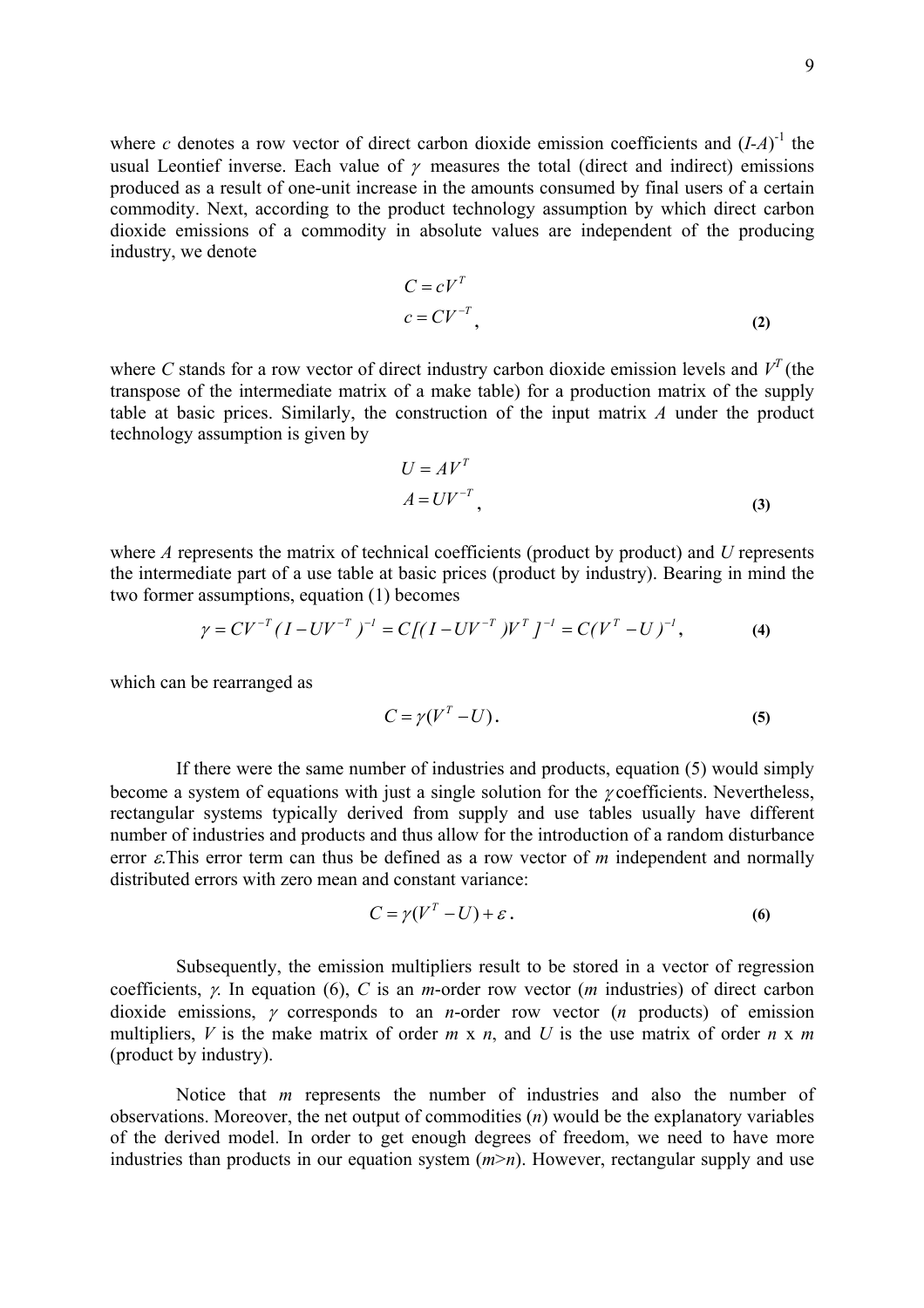tables (SUTs) are rarely available in official statistics although they are compiled originally from a rectangular system where business establishment reports on inputs and outputs are organized in worksheets, which are essentially disaggregated supply and use tables (ten Raa, 2005). So, from square SUTs one can have more industries than products by two ways, i.e.: either aggregating products or splitting up industries. In the absence of more available data, the simplest way to proceed is clearly the former option while the latter would require more detailed information on inputs and outputs that statistical offices very seldom report. This justifies our decision to aggregate products instead of breaking down industries in order to obtain enough degrees of freedom.

Concerning the differences between the econometric estimations and the Leontief inverse-based calculations, Rueda-Cantuche and Amores (2010) proved that the econometric estimations of the emission multipliers obtained from equation (6) will match those calculated with equation (1) only when the number of industries equals the number of products. In other words, if one assumes complete absence of stochastic errors in equation (6), which should not be necessarily true, then one must always use square SUTs. Therefore, our econometric approach is definitely oriented to rectangular supply-use systems rather than to square systems, for which the two approaches would not make any difference.

### **4 Measuring the performance of emission reductions via external trade**

Suppose the simplest case of one economy with just one single sector. In National Accounts, the total product output  $x$  would result from the sum of the intermediate use of products produced domestically  $(z_d)$ , the imported intermediate uses  $(z_m)$  and final demand, *v* (including final consumption, investment and exports). In mathematical terms,

$$
x = zd + zm + y.
$$
 (7)

Equation (7) can be transformed into:

$$
x = a_d x + z_m + y
$$

being  $a_d$  the domestic input requirements per unit of product output  $(z_d/x)$ . Subsequently,  $(1 - a_d)x = z_m + y$  and therefore,

$$
x = \frac{z_{\rm m} + y}{1 - a_{\rm d}} = \frac{z_{\rm m}}{1 - a_{\rm d}} + \frac{y}{1 - a_{\rm d}}
$$

Consequently, the change in product output  $(\Delta x)$  per one-unit variation in final demand yields:

$$
\frac{\Delta x}{\Delta y} = \frac{1}{1 - a_{\rm d}}
$$

and provided that *c*o stands for the amount of carbon dioxide emitted per unit of product output, the domestic emission impact resulting for each one-unit change in final demand would be: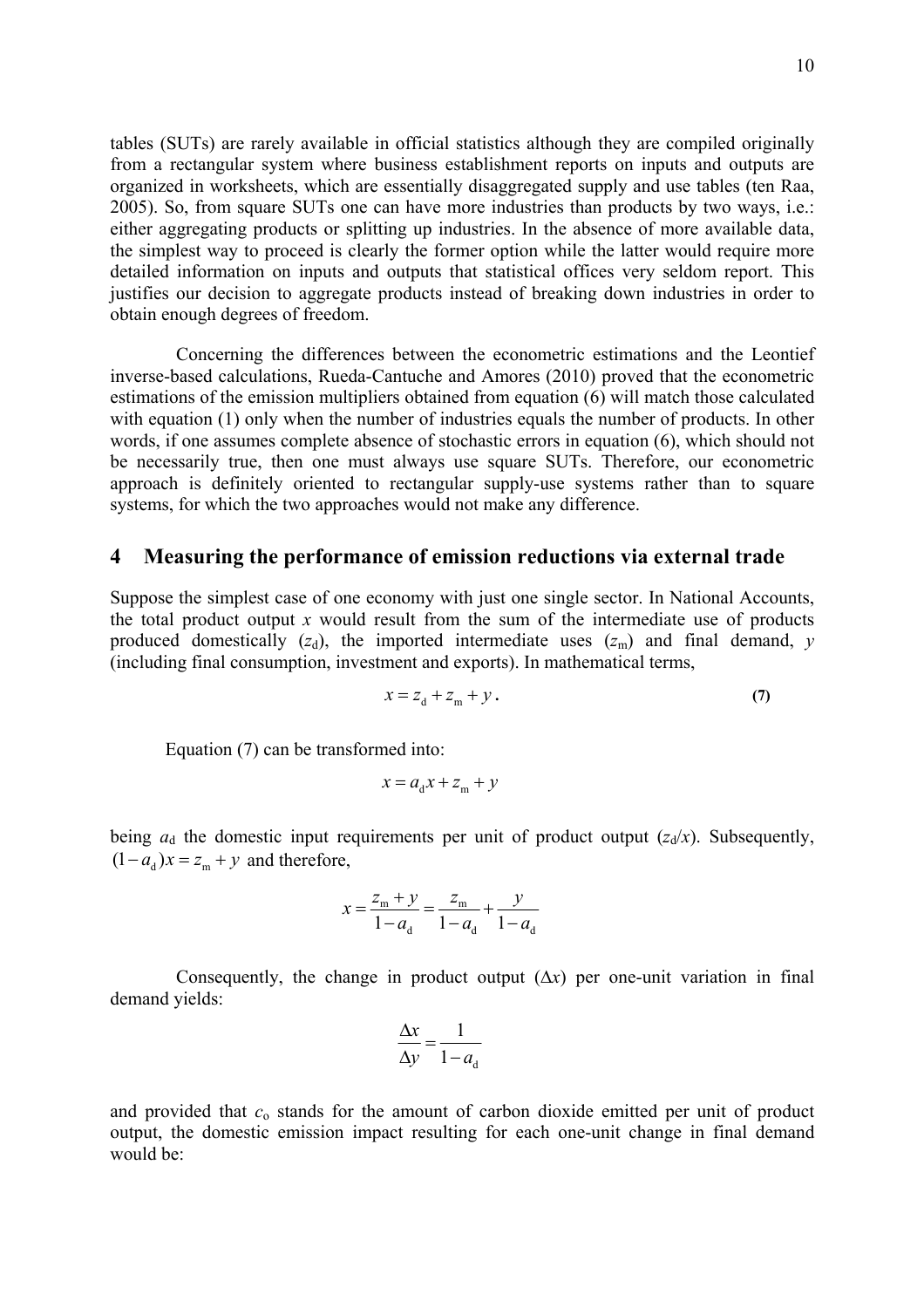$$
c_{\rm o} \frac{\Delta x}{\Delta y} = \frac{c_{\rm o}}{1 - a_{\rm d}},
$$

which, for a multiple *n*-dimension economy, is actually:

$$
\gamma_{\rm d} = c\big(I - A_{\rm d}\big)^{-1}
$$

being *c* the so called emission coefficients vector.

If one assumes now that all imports of good and services were to be produced domestically, then  $z_m = 0$  and hence,  $z_d = z$ . Consequently, equation (7) could also be expressed as  $x = ax + y$ , being *a* the total input requirements per unit of product output (*z*/*x*). Similarly, the change in product output  $(\Delta x)$  per one-unit variation in final demand  $(\Delta y)$ yields:

$$
\frac{\Delta x}{\Delta y} = \frac{1}{1 - a}
$$

and given that  $c_0$  stands again for the physical amount of carbon dioxide emissions emitted per unit of product output, the domestic emission impact resulting for each one-unit change in final demand would be:

$$
c_{\rm o} \frac{\Delta x}{\Delta y} = \frac{c_{\rm o}}{1 - a},
$$

which, for a multiple *n*-dimension economy, can be expressed as:

$$
\gamma = c\left(I - A\right)^{-1}.
$$

Since  $a$  is expected to be always greater or equal than  $a_d$ , then it is straightforward that:

$$
\frac{1}{1-a} \ge \frac{1}{1-a_d}
$$

and eventually, in matrix terms, this is similar to  $c(I - A)^{-1} \ge c(I - A_d)^{-1}$  and hence,  $\gamma \ge \gamma_d$ .

 In other words, *γ* can be considered a measure of the maximum polluting capacity (per one-unit increase in final demand quantities) of an economy. If all imported products were produced domestically, *γ* would yield how much carbon dioxide emissions were to be increased (per one physical unit of final demand) to reach the maximum level of emissions for a given domestic technology. However, in the real outside world, countries indeed import, and emissions are transferred abroad via external trade. Therefore, if one considers domestic intermediate uses, then  $\gamma_d$  would be just a measure of the actual polluting capacity calculated by taking into account only domestically produced inputs.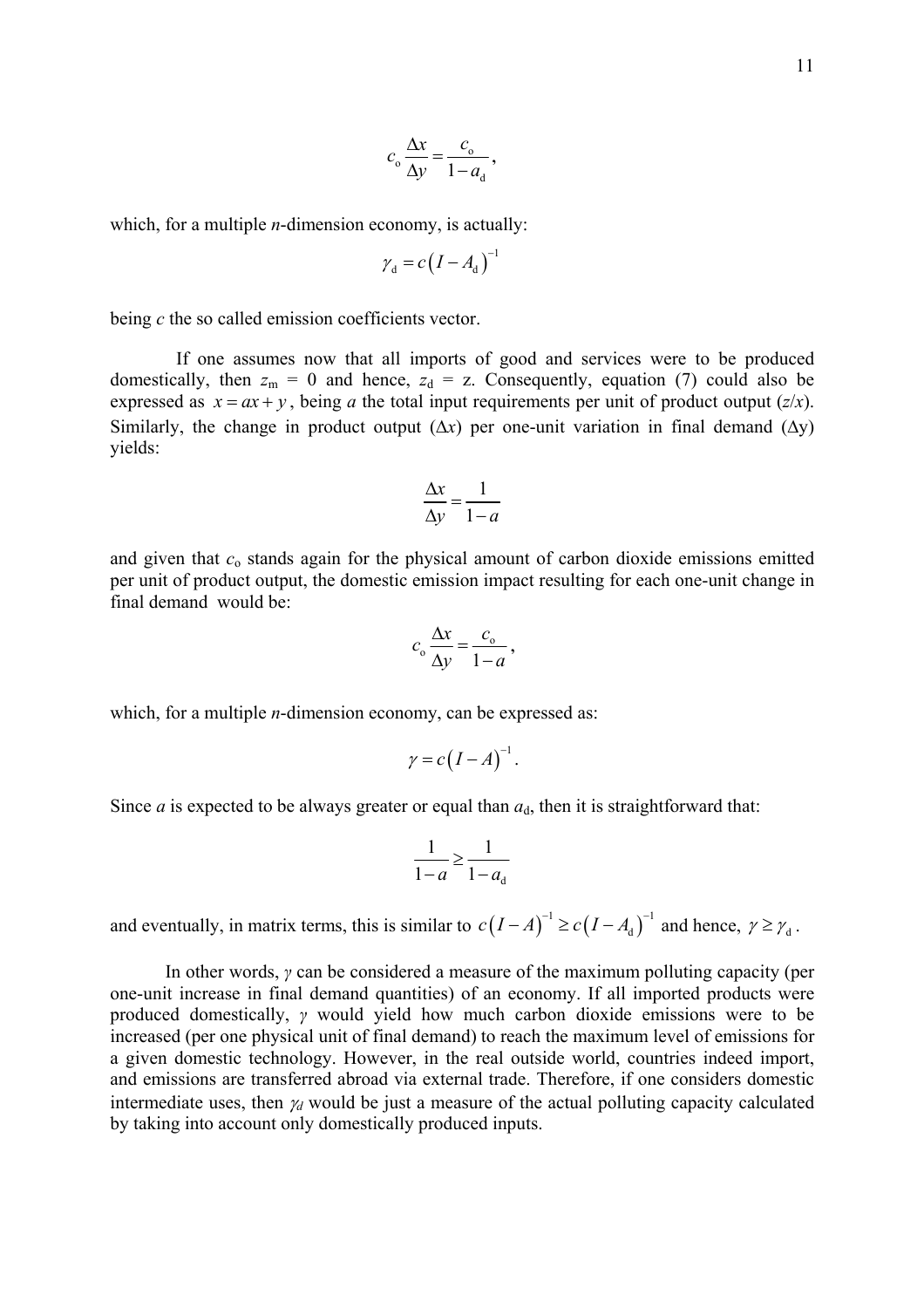Because <sup>γ</sup>*d* is expected to be benchmarked by *γ,* we define the following ratio of performance (*P*) that measures at the industry level how far the current productive structure of an economy is from its maximum polluting capacity. The ratio of performance, *P*, is defined as follows:

$$
P = 1 - \frac{\gamma_d}{\gamma}.\tag{8}
$$

For example, if  $\gamma_d$  is equal to 10 tonnes and  $\gamma$  is equal to 20 tonnes ( $P=1-10/20 = 0.5$ ) for a certain product, then the European importation of such commodities allows the EU to use only 50% of its maximum polluting capacity per unit of final demand. It is straightforward that as long as the *P* value gets closer to 1, then the emissions of the corresponding industry are being reduced via external trade (imports). The opposite applies to values of *P* close to 0.

This ratio of performance is clearly independent of the way domestic and total impact multipliers (*γ* and *γd*) are estimated but however, the use of the Leontief inverse or the econometric approach proposed in this paper will make a difference with respect to the unbiasedness of the emission multipliers. Similarly, using equation (6) from the previous section, the alternative econometric estimations of  $\gamma$  and  $\gamma_d$  would be given by running ordinary least squares in the two following linear regressions:

$$
C = \gamma_{\rm d} (V^T - U_{\rm d}) + \varepsilon_{\rm d} \tag{9}
$$

$$
C = \gamma(V^T - U) + \varepsilon \tag{10}
$$

being *U* and  $U_d$  the domestic and total intermediate uses, respectively, and  $\varepsilon$  and  $\varepsilon_d$  two normally distributed random disturbance errors with zero mean and constant variance.

#### **5 EU27 aggregated supply and use tables (2000)**

In one of my previous works (Rueda-Cantuche et al, 2009), the very first EU27 aggregate (product by product) input-output table (EU27-IOT) at basic prices was compiled for the year 2000. The EU27-IOT distinguishes between domestic and imported (from third countries) uses. The interested reader may find more details on its construction in Rueda-Cantuche et al (2009). The EU27-IOT would suffice to calculate the Leontief-inverse based emission multipliers but however, our approach requires the use of supply-use tables to run equations (9) and (10), which are not directly available.

As regard the EU27 aggregate supply table for 2000, all supply tables from individual Member States are publicly available through the Eurostat website except for Cyprus. Consequently, we had to apply the Greek supply matrix structure as a proxy to complete the list. We are convinced that provided the size of the Cypriot economy within the EU, the error we make by imposing this assumption will not alter dramatically our final results. Eventually, the EU27 aggregate intermediate supply matrix  $(V^T)$  is compiled by merging the twenty-seven individual supply tables.

Following the Eurostat Manual of Supply, Use and Input-Output Tables (Eurostat, 2008, p. 352), one can derive a use table at basic prices from: (a) an input-output table at basic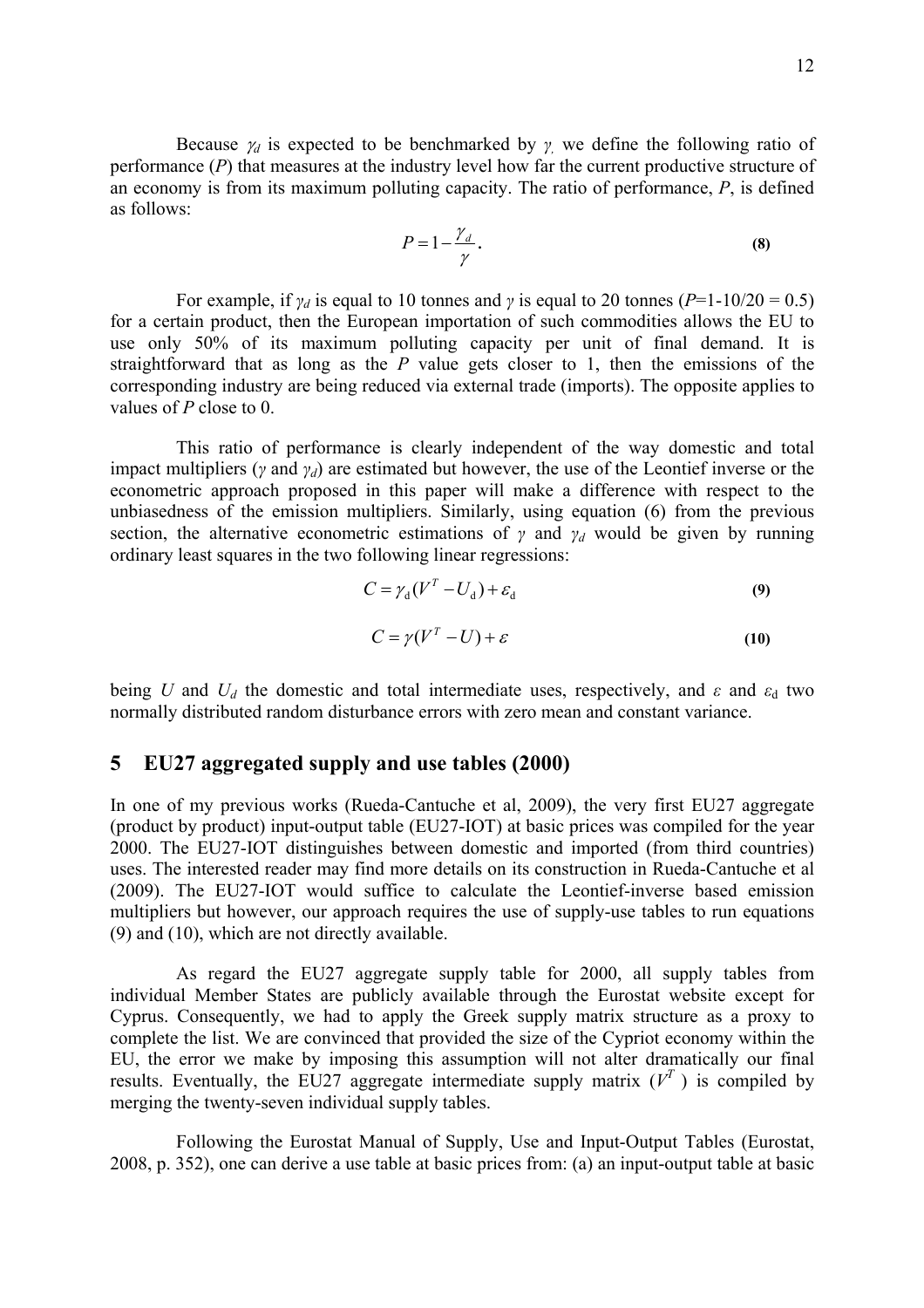prices (either of a product by product or industry by industry type); and (b) a supply table at basic prices. As a result, we derived both the domestic and the total use matrices at basic prices from the following expressions (*e* denotes a column vector of ones):

$$
U = Z^* \left[ \text{diag}(V^T e) \right]^{-1} V^T \tag{11}
$$

$$
U_{\rm d} = Z_{\rm d} \triangleq \left[ \text{diag}(V^T e) \right]^{-1} V^T \tag{12}
$$

being  $Z$  and  $Z_d$  the corresponding total and domestic intermediate uses of the EU27-IOT. By using equations (11) and (12), we are implicitly assuming a product technology assumption in the construction of the EU27-IOT, which means that all products are produced in the same way irrespective of the industry that actually produces them. One of the main advantages of this assumption when one reverses supply and use tables from symmetric IOTs is that it does not yield negative values. Notice, however, that vice versa is completely the other way round.

# **6 Results**

The empirical work was carried out for the EU economy as a test case with supply and use tables (SUTs) for the year 2000 (59 industries/commodities) valued at basic prices and expressed in millions of euros at current prices. Up to 21 pollutant-wise groups of commodities were aggregated in order to obtain sufficient degrees of freedom (59 industries – 21 commodities = 38 degrees of freedom) to estimate equations (9) and (10). The definite number of degrees of freedom in each equation may be slightly modified due to the presence and correction of outliers.

The model was estimated by the Ordinary Least Squares (OLS) method. Due to the presence of certain forms of unknown heteroskedasticity, the White estimate (White, 1980) of the variance and covariance matrices of the estimated coefficients was used to provide consistent and robust standard errors. No autocorrelation problems (as expected in crosssectional data) or multicollinearity problems plagued our analysis. For the total model, only 1 out of the 210 (0.48%) possible off-diagonal elements of the matrix of correlations with 21 different explanatory variables was larger than 0.5, and none was greater than 0.75. In the domestic model, all correlation coefficients were below 0.5.

For comparison purposes, the Leontief inverse-based emission multipliers were not constructed on the basis of the EU27-IOT but on a pure product technology basis for the aggregated 21 sectors/products—e.g., in the input matrix  $A_{21x21}$ . This means that equation (1) was computed using an aggregated version of the EU27-*SUT<sub>59x59</sub>* and the product technology model, as expressed in equation (3).

Eurostat publishes regularly NAMEA (environmental) accounts for all twenty-seven EU Member States and the EU as a whole. Hence, we used published official data on the direct carbon dioxide emissions. This publication presents data on industry emissions with a breakdown of 59 NACE industries or economic activities. Table 1 shows the industries with the highest direct emissions in the European Union. Table 1 does not include the emissions generated abroad by foreign products imported by the EU.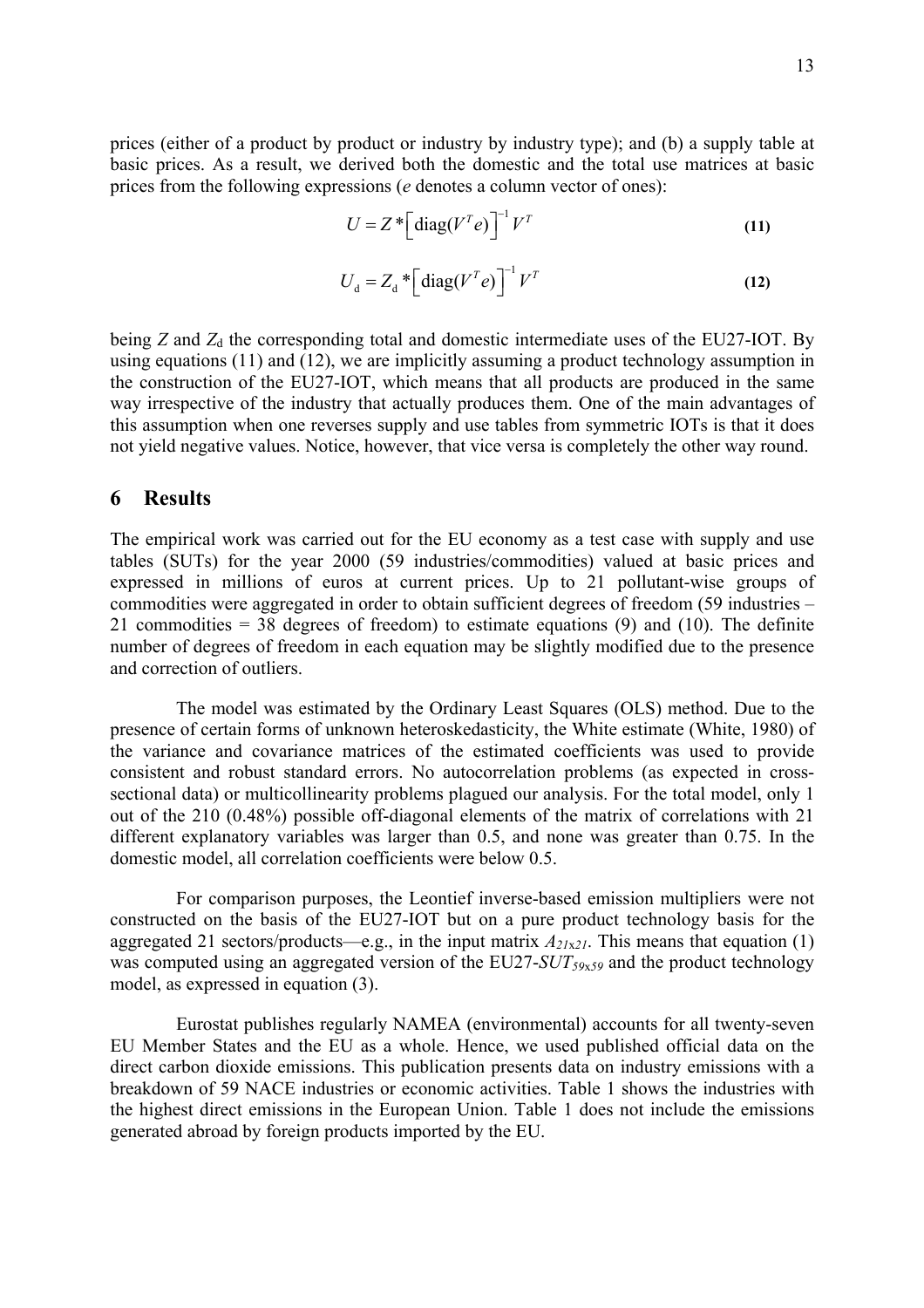|      |                                                                                                                                  | Domestic direct                          |              |  |  |  |
|------|----------------------------------------------------------------------------------------------------------------------------------|------------------------------------------|--------------|--|--|--|
| Code | Industry                                                                                                                         | emissions                                |              |  |  |  |
|      |                                                                                                                                  | (Thousands of CO <sub>2</sub><br>tonnes) | (percentage) |  |  |  |
| 01   | Agriculture, hunting and related services                                                                                        | 95,422.8                                 | 2.9%         |  |  |  |
| 02   | Fishing and other fishing; services incidental of fishing                                                                        | 10,777.7                                 | 0.3%         |  |  |  |
| 03   | Mining of coal, uranium and other mining and quarrying<br>products                                                               | 31,672.5                                 | 1.0%         |  |  |  |
| 04   | Extraction of Crude petroleum & natural gas; and incidental<br>related services                                                  | 32,990.0                                 | $1.0\%$      |  |  |  |
| 05   | Manufacture of food products and beverages; Tobacco                                                                              | 74,596.3                                 | 2.2%         |  |  |  |
| 06   | Manufacture of textiles, leather, wood, cork, pulp, paper and<br>paper products                                                  | 86,845.7                                 | 2.6%         |  |  |  |
| 07   | Manufacture of coke, refined petroleum products and nuclear<br>fuels                                                             | 154,585.1                                | 4.6%         |  |  |  |
| 08   | Manufacture of chemicals, rubber and plastics                                                                                    | 173,172.0                                | 5.2%         |  |  |  |
| 09   | Manufacture of other non-metallic mineral products                                                                               | 240,467.2                                | 7.2%         |  |  |  |
| 10   | Manufacture of metallurgy and fabricated metal products                                                                          | 252,594.9                                | 7.6%         |  |  |  |
| 11   | Manufacture of machinery and equipment; electrical machinery<br>& apparatus                                                      | 26,004.7                                 | 0.8%         |  |  |  |
| 12   | Manufacture of office mach. & computers; radio, TV &<br>communication equip. medical & precision intruments; transport<br>equip. | 35,750.3                                 | 1.1%         |  |  |  |
| 13   | Manufacture of furniture; other manufactured goods; secondary<br>raw materials                                                   | 19,439.0                                 | $0.6\%$      |  |  |  |
| 14   | Electricity, gas, steam and hot water                                                                                            | 1,348,921.5                              | 40.5%        |  |  |  |
| 15   | Construction                                                                                                                     | 43,333.3                                 | 1.3%         |  |  |  |
| 16   | Trade; hotel and restaurant services                                                                                             | 97,562.5                                 | 2.9%         |  |  |  |
| 17   | Land transport                                                                                                                   | 221,930.1                                | 6.7%         |  |  |  |
| 18   | Water transport                                                                                                                  | 71,480.7                                 | 2.1%         |  |  |  |
| 19   | Air transport                                                                                                                    | 94,715.8                                 | 2.8%         |  |  |  |
| 20   | Other services                                                                                                                   | 130,818.6                                | 3.9%         |  |  |  |
| 21   | Public Admin. Education, Health & social work                                                                                    | 84,228.9                                 | 2.5%         |  |  |  |

| Table 1.                                   |
|--------------------------------------------|
| Domestic direct emissions in the EU (2000) |
| Source: Eurostat                           |

Electricity, gas, steam and hot water generation (14) amount to slightly more than 40% of total emissions, whereas metallurgy and fabricated metal products (7.6%); the other non-metallic mineral products (7.2%); land transport (6.7%); manufacture of chemicals, rubber and plastics (5.2%) and crude petroleum and natural gas (4.6%) account for nearly one third. Ranking in terms of (domestic) direct emission coefficients (tonnes per million of euros) yields different results (see Table 2) for almost all industries except for electricity (14), which has the greatest value  $(3,275.9)$  tonnes per million of euros); and other non-metallic mineral products (09), which have the second largest emission coefficient (1,240.3 tonnes). The top-five list is completed by water transport (961.6), the fishing industry (927.5 tonnes); and air transport (841 tonnes). Moreover, when considering direct and indirect (domestic) emissions through the Leontief inverse-based calculations, the top-five list remains unchanged. However, the econometric estimations show that the crude petroleum and natural gas industry (04) and the manufacturing of coke and refined petroleum products (07) have one of the greatest impacts in terms of domestic carbon dioxide emissions.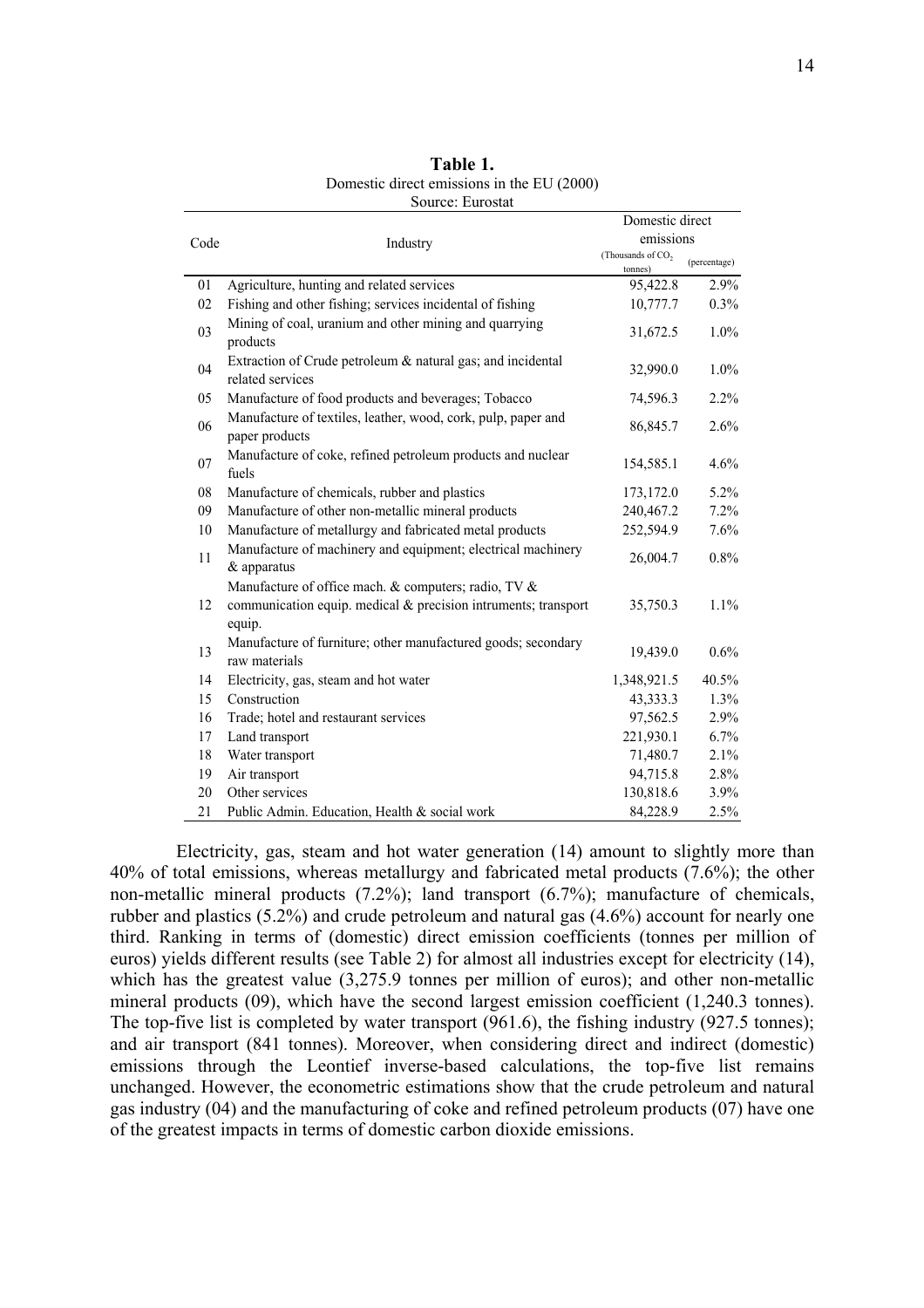| Table 2.                                                      |
|---------------------------------------------------------------|
| Domestic carbon dioxide emission multipliers in the EU (2000) |
| Source: Own elaboration                                       |

|      | Emission multipliers (Domestic model)<br>Emission                                                                 |             |                                              |                             |         |                          |         |            |  |
|------|-------------------------------------------------------------------------------------------------------------------|-------------|----------------------------------------------|-----------------------------|---------|--------------------------|---------|------------|--|
| Code | Commodity                                                                                                         | Coefficient | Leontief                                     |                             |         | Econometric. Calculation |         | estimated  |  |
|      |                                                                                                                   |             | calculation                                  | Multipliers                 | p value | CI bounds                |         | bias       |  |
|      |                                                                                                                   |             | (CO <sub>2</sub> tonnes per million of Euro) |                             |         | lower                    | upper   |            |  |
|      |                                                                                                                   |             |                                              |                             |         |                          |         |            |  |
| 01   | Products of agriculture, hunting and related services                                                             | 260.5       | 529.6                                        | 412.5                       | 0.000   | 354.8                    | 470.3   | 117.0      |  |
| 02   | Fish and other fishing products; services incidental of fishing                                                   | 927.5       | 1,195.1#                                     | 1,029.5                     | 0.000   | 723.0                    | 1.335.9 | 165.6      |  |
| 03   | Coal, uranium and other mining and quarrying products                                                             | 579.0       | 1,013.6#                                     | 735.8                       | 0.014   | 161.6                    | 1.310.0 | 277.8      |  |
| 04   | Crude petroleum and natural gas; and incidental related services                                                  | 439.7       | 547.4                                        | 2.351.9                     |         | $0.000$ 2,296.1          | 2,407.7 | $-1,804.5$ |  |
| 05   | Food products and beverages; Tobacco                                                                              | 101.7       | 462.3                                        | 162.9                       | 0.000   | 131.5                    | 194.3   | 299.4      |  |
| 06   | Textiles, leather, wood, cork, pulp, paper and paper products                                                     | 107.6       | 410.1                                        | 224.8                       | 0.009   | 60.3                     | 389.3   | 185.3      |  |
| 07   | Coke, refined petroleum products and nuclear fuels                                                                | 640.9       | 969.4                                        | 1,278.5                     |         | 0.000 1.254.5            | 1,302.5 | $-309.1$   |  |
| 08   | Chemicals, rubber and plastics                                                                                    | 235.2       | $622.4*$                                     | 503.1                       | 0.000   | 350.3                    | 655.9   | 119.3      |  |
| 09   | Other non-metallic mineral products                                                                               | 1240.3      | 1,810.1                                      | 1,611.2                     |         | 0.000 1,525.0            | 1,697.4 | 198.9      |  |
| 10   | Metallurgy and fabricated metal products                                                                          | 416.1       | 901.4                                        | 206.8                       | 0.000   | 116.4                    | 297.1   | 694.7      |  |
| 11   | Machinery and equipment; electrical machinery $\&$ apparatus                                                      | 38.1        | 339.3                                        | 145.8                       | 0.000   | 86.4                     | 205.3   | 193.5      |  |
| 12   | Office mach. & computers; radio, TV & communication equip.                                                        |             |                                              |                             |         |                          |         |            |  |
|      | medical & precision intruments; transport equip.                                                                  | 31.4        | 328.6                                        | 68.2                        | 0.000   | 35.1                     | 101.4   | 260.4      |  |
| 13   | Furniture; other manufactured goods; secondary raw materials                                                      | 105.4       | 432.5                                        | 103.8                       | 0.024   | 14.7                     | 192.9   | 328.8      |  |
| 14   | Electricity energy, gas, steam and hot water                                                                      | 3275.9      | 4,169.3                                      | 5,072.1                     |         | 0.000 5,033.3            | 5,110.9 | $-902.8$   |  |
| 15   | Construction work                                                                                                 | 37.9        | 391.7                                        | 96.0                        | 0.000   | 79.8                     | 112.3   | 295.6      |  |
| 16   | Trade; hotel and restaurant services                                                                              | 46.3        | 222.3                                        | 117.2                       | 0.024   | 16.4                     | 218.0   | 105.2      |  |
| 17   | Land transport                                                                                                    | 524.0       | $721.1*$                                     | 734.5                       | 0.000   | 710.5                    | 758.4   | $-13.3$    |  |
| 18   | Water transport                                                                                                   | 961.6       | $1,263.4*$                                   | 1,245.7                     | 0.000   | 1,120.6                  | 1,370.8 | 17.7       |  |
| 19   | Air transport                                                                                                     | 841.0       | 1,054.9#                                     | 1,020.0                     | 0.000   | 959.7                    | 1,080.2 | 34.9       |  |
| 20   | Other services                                                                                                    | 27.5        | 147.8                                        | 227.5                       | 0.000   | 155.1                    | 299.9   | $-79.7$    |  |
| 21   | Public Admin. Education and Health & social work services                                                         | 40.7        | 164.9                                        | 61.5                        | 0.001   | 25.5                     | 97.5    | 103.5      |  |
|      | <b>Key:</b> p value = 0.000: p values less than $10^{-4}$ are rounded down to 0.000, but are different from zero. |             |                                              | $\#$ : Within the CI bounds |         |                          |         |            |  |

CI bounds: Confidence Intervals bounds at a confidence level of 95%.

**Note:** All the coefficients are significant at the 97% confidence level.

# **Table 3.**  Total carbon dioxide emission multipliers in the EU (2000)

|          | Source: Own elaboration                 |          |                                    |
|----------|-----------------------------------------|----------|------------------------------------|
|          |                                         |          | Emission multipliers (Total model) |
| mmaditri | Emission<br>$C_{\alpha\alpha}$ fficiant | Leontief | Econometric, Calculation           |
|          |                                         |          |                                    |

| Code |                                                                  | Leontief<br>Econometric, Calculation<br>Coefficient<br>Commodity |                                              |             |         | estimated     |         |            |
|------|------------------------------------------------------------------|------------------------------------------------------------------|----------------------------------------------|-------------|---------|---------------|---------|------------|
|      |                                                                  |                                                                  | calculation                                  | Multipliers | p value | CI bounds     |         | bias       |
|      |                                                                  |                                                                  | (CO <sub>2</sub> tonnes per million of Euro) |             |         | lower         | upper   |            |
|      |                                                                  |                                                                  |                                              |             |         |               |         |            |
| 01   | Products of agriculture, hunting and related services            | 260.5                                                            | 565.1                                        | 454.0       | 0.000   | 376.8         | 531.3   | 111.1      |
| 02   | Fish and other fishing products; services incidental of fishing  | 927.5                                                            | $1,246.5$ #                                  | 1,149.8     | 0.000   | 619.2         | 1,680.3 | 96.8       |
| 03   | Coal, uranium and other mining and quarrying products            | 579.0                                                            | 1,067.8#                                     | 1,005.8     | 0.008   | 278.4         | 1,733.2 | 62.0       |
| 04   | Crude petroleum and natural gas; and incidental related services | 439.7                                                            | 563.7                                        | 5.606.0     | 0.000   | 5.478.1       | 5,734.0 | $-5,042.4$ |
| 05   | Food products and beverages; Tobacco                             | 101.7                                                            | 511.2                                        | 178.5       | 0.000   | 137.4         | 219.7   | 332.7      |
| 06   | Textiles, leather, wood, cork, pulp, paper and paper products    | 107.6                                                            | 462.0                                        | 250.8       | 0.014   | 53.2          | 448.4   | 211.2      |
| 07   | Coke, refined petroleum products and nuclear fuels               | 640.9                                                            | 1,213.1                                      | 1,472.9     |         | 0.000 1,430.5 | 1,515.4 | $-259.8$   |
| 08   | Chemicals, rubber and plastics                                   | 235.2                                                            | $708.8*$                                     | 638.0       | 0.000   | 387.2         | 888.8   | 70.8       |
| 09   | Other non-metallic mineral products                              | 1240.3                                                           | 1,869.6                                      | 1,713.6     | 0.000   | 1.597.1       | 1,830.0 | 156.1      |
| 10   | Metallurgy and fabricated metal products                         | 416.1                                                            | 1,000.9                                      | 246.3       | 0.000   | 127.3         | 365.3   | 754.6      |
| 11   | Machinery and equipment; electrical machinery $\&$ apparatus     | 38.1                                                             | 407.7                                        | 187.0       | 0.000   | 112.9         | 261.1   | 220.7      |
| 12   | Office mach. & computers; radio, TV & communication equip.       |                                                                  | 420.9                                        | 87.2        |         |               |         |            |
|      | medical & precision intruments; transport equip.                 | 31.4                                                             |                                              |             | 0.003   | 31.2          | 143.1   | 333.7      |
| 13   | Furniture; other manufactured goods; secondary raw materials     | 105.4                                                            | 501.6                                        | 120.3       | 0.065   | $-7.7$        | 248.3   | 381.3      |
| 14   | Electricity energy, gas, steam and hot water                     | 3275.9                                                           | 4,241.7                                      | 5,140.8     |         | 0.000 5,088.7 | 5,192.8 | $-899.0$   |
| 15   | Construction work                                                | 37.9                                                             | 438.3                                        | 103.9       | 0.000   | 83.0          | 124.7   | 334.4      |
| 16   | Trade; hotel and restaurant services                             | 46.3                                                             | 244.9                                        | 126.0       | 0.030   | 12.9          | 239.2   | 118.9      |
| 17   | Land transport                                                   | 524.0                                                            | $752.3*$                                     | 765.8       | 0.000   | 735.0         | 796.5   | $-13.4$    |
| 18   | Water transport                                                  | 961.6                                                            | $1,327.5$ #                                  | 1,309.9     | 0.000   | 1,118.7       | 1,501.1 | 17.6       |
| 19   | Air transport                                                    | 841.0                                                            | $1,119.2*$                                   | 1,122.3     | 0.000   | 1.022.5       | 1,222.1 | $-3.1$     |
| 20   | Other services                                                   | 27.5                                                             | 163.9                                        | 267.2       | 0.000   | 170.7         | 363.7   | $-103.3$   |
| 21   | Public Admin. Education and Health & social work services        | 40.7                                                             | 182.8                                        | 61.7        | 0.002   | 24.5          | 98.9    | 121.1      |

**Key:** p value = 0.000: p values less than  $10^{-4}$  are rounded down to 0.000, but are different from zero. #: Within the CI bounds

CI bounds: Confidence Intervals bounds at a confidence level of 95%.

**Note:** All the coefficients are significant at the 93% confidence level.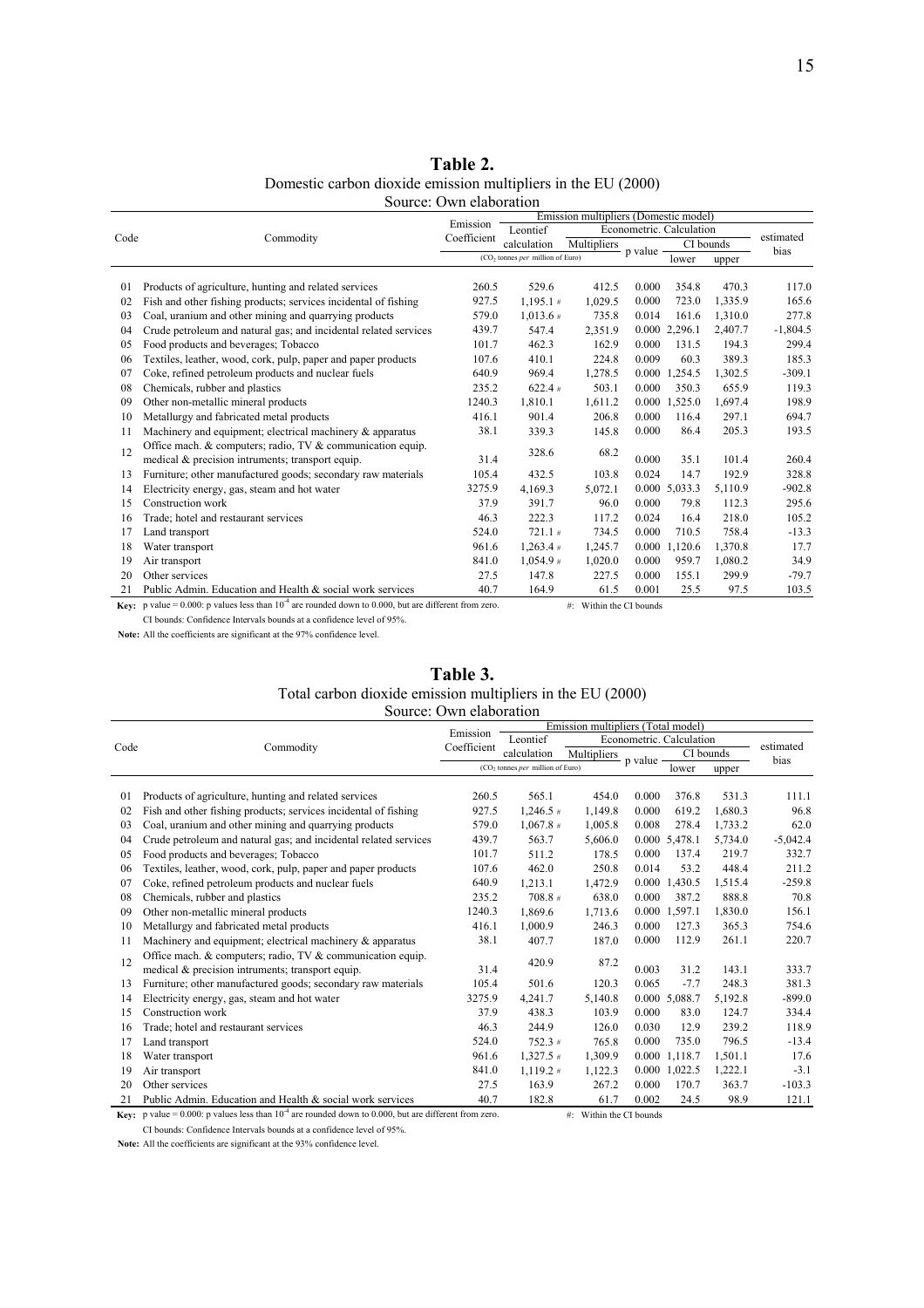Table 2 also shows the extent to which a sector has a large emission multiplier due to the extensive use of intermediate pollutant inputs. Such an overview can be provided by relating the direct emission coefficients to the direct and indirect econometric multipliers. These sectors are typically other services (20); crude petroleum and natural gas (04); machinery and equipment (11); construction work (15); trade, hotel and restaurant services (16), among others.

Table 3 shows that the top-five of (total) direct and indirect emission multipliers is almost identical to that of the direct emission coefficients, i.e. just the crude petroleum and natural gas replace air transportation. Nevertheless, the econometric estimations show that the crude petroleum and natural gas industry (04) and the manufacturing of coke and refined petroleum products (07) also have great impacts in terms of total direct and indirect carbon dioxide emissions. Table 3 also shows the industries with largest total emission multipliers due to an extensive use of intermediate pollutant inputs, i.e.: crude petroleum and natural gas (04); other services (20); machinery and equipment (11); office machinery and computers (12); construction work (15); trade, hotel and restaurant services (16), among others.

From Tables 2 and 3, we have also derived the following considerations from a comparison between the carbon dioxide emission multipliers obtained from the econometric model and those derived from the Leontief inverse.

- a) In most cases, the Leontief inverse-based multipliers overestimate the unbiased values given by the econometric regression. Indeed, between15 to 16 out of 21 commodities have lower estimated multipliers than those calculated using the traditional approach. Confirming the results reported by Dietzenbacher (2006), the magnitude of the estimated bias tends to be small and positive. Nonetheless, the weighted average (the weights used are the shares of the econometric estimates of emission multipliers) of the positive estimated biases only amounts to between 0.2% and 0.4%, whereas that of the negative biases varies between -3.1% and -6.9%. Similar results were provided by Dietzenbacher (1995), Roland-Holst (1989), ten Raa and Rueda-Cantuche (2007) and Rueda-Cantuche and Amores (2010).
- b) Econometric input–output (ordinary least squares) estimates are unbiased and consistent, providing confidence intervals for carbon dioxide emission multipliers. Our confidence intervals provide a range of values for the true emission multipliers in the sense that the true value of the emission multiplier demonstrates a 95% probability (also called confidence level) of belonging to this interval. Obviously, the number of degrees of freedom will affect the amplitude of the interval, making it more precise (with less amplitude) when it has a large number of degrees of freedom. The opposite applies to models with a smaller number of degrees of freedom, in which the confidence intervals may be so wide that it becomes difficult to provide a meaningful range of values. The midpoint of the confidence interval is precisely the unbiased econometric estimate, and the amplitude will depend on the degrees of freedom, the fixed confidence level (e.g., 95%) and the estimated standard errors of the regression coefficients (the interested reader may refer to Greene, 2008). Note that only six multipliers derived from the traditional approach fell within the confidence intervals. That is, only six out of the twenty-one traditional emission multipliers calculated may be sufficiently close to the true value of the parameter with 95% probability.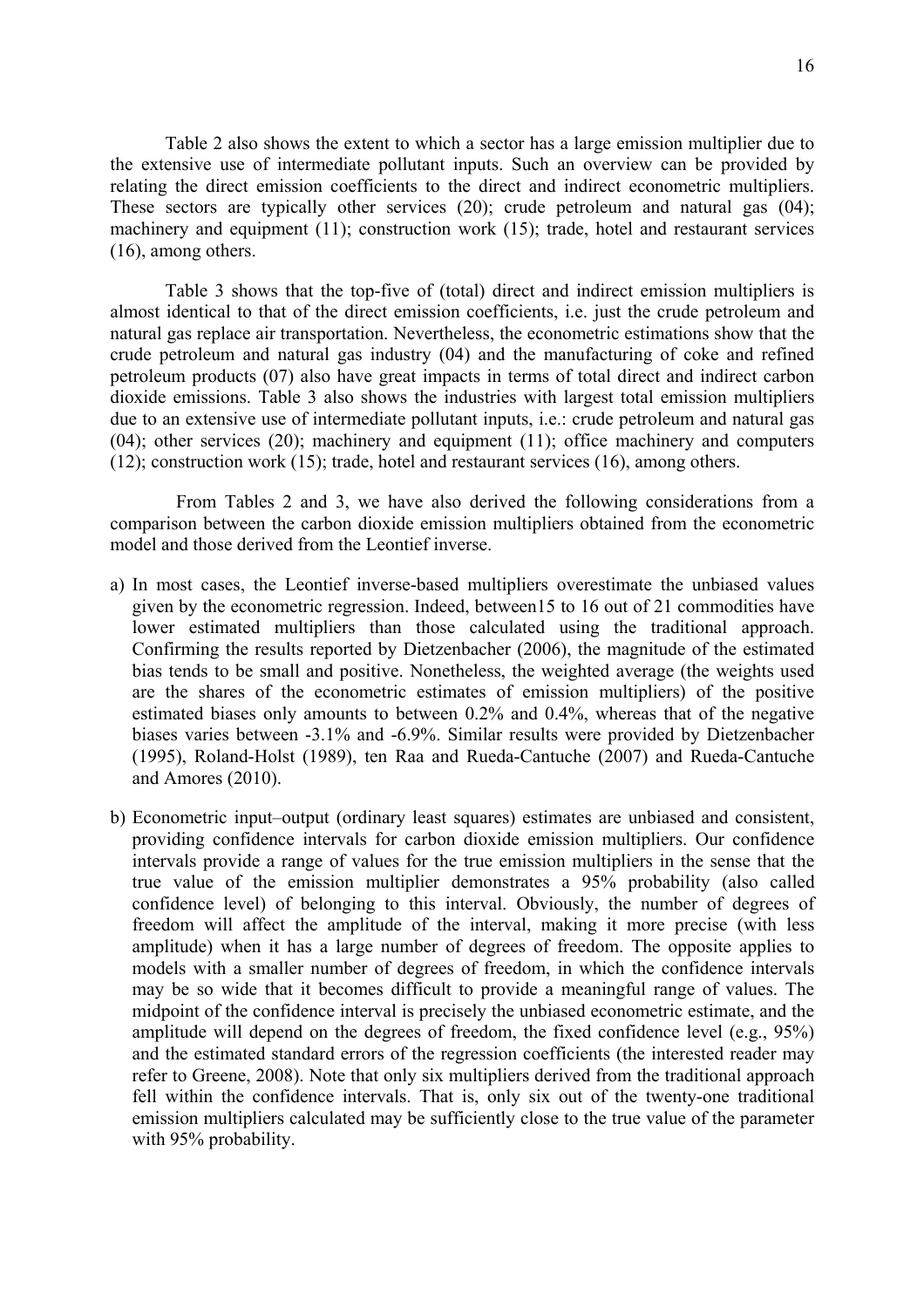c) The measurement of the extent to which sectors use intermediate pollutant inputs is also affected by the bias. Because the Leontief inverse-based multipliers are generally overestimated, the use of econometric multipliers may make sectors like office machinery (12) appear to consume emission-intensive inputs when this is not really the case. The same applies to metallurgy and fabricated metal products (10); furniture and other manufactured goods (13) as well as construction work (15). The opposite can be said about crude petroleum and natural gas (04) and other services (20).

In order to test for significant correlations between the different rankings obtained from the econometric and Leontief-based approaches, we computed the Spearman coefficient of correlation, which amounted to 0.83 and was also significant at the 99% confidence level.

Table 4 presents the results of estimated equations (9) and (10) together with the results of the ratio of performance (*P*) given by (8). As expected, domestic emission multipliers are always lower than total emission multipliers. Figure 1 shows that the most ecoefficient sectors in transmitting emissions abroad via external trade are the extraction of crude petroleum and natural gas (including incidental related services) (04); coal mining (03); chemicals, rubber and plastics (08); machinery and equipment (11) and the manufacturing of office machinery and computers and other electronic equipments (12). Public administration, education and health services (21); electricity, gas, steam and hot water (14); land transport (17), water transport (18) and the manufacturing of other non-metallic mineral products (09) reported the lowest values, indicating inefficient reduction of emissions through external trade.

| bource. Own chaboration<br>Domestic model |                                                                         |             |                 |                         |             |           | Total model                   |               |             |      |
|-------------------------------------------|-------------------------------------------------------------------------|-------------|-----------------|-------------------------|-------------|-----------|-------------------------------|---------------|-------------|------|
| Code                                      | Commodity                                                               | Multiplier- | CI bounds       |                         | p           | Multiplie | CI bounds                     |               | p           | P    |
|                                           |                                                                         |             | lower           | upper                   | value       | r         | lower                         | upper         | value       |      |
| 01                                        | Products of agriculture, hunting and related services                   | 412.5       | 354.8           | 470.3                   | 0.000       | 454.0     | 376.8                         | 531.3         | 0.000       | 0.09 |
| 02                                        | Fish and other fishing products; services incidental of fishing         | 1,029.5     |                 | 723.0 1.335.9           | 0.000       | 1,149.8   | 619.2                         | 1.680.3       | 0.000       | 0.10 |
| 03                                        | Coal, uranium and other mining and quarrying products                   | 735.8       |                 | 161.6 1,310.0           | 0.014       | 1,005.8   |                               | 278.4 1,733.2 | 0.008       | 0.27 |
| 04                                        | Crude petroleum $\&$ natural gas; and incidental related services       |             |                 | 2,351.9 2,296.1 2,407.7 | 0.000       |           | 5,606.0 5,478.1 5,734.0       |               | 0.000       | 0.58 |
| 05                                        | Food products and beverages; Tobacco                                    | 162.9       | 131.5           | 1943                    | 0.000       | 178.5     | 1374                          | 219.7         | 0.000       | 0.09 |
| 06                                        | Textiles, leather, wood, cork, pulp, paper and paper products           | 224.8       | 60.3            | 389.3                   | 0.009       | 250.8     | 53.2                          |               | 4484 0.014  | 0.10 |
| 07                                        | Coke, refined petroleum products and nuclear fuels                      |             | 1,278.5 1,254.5 | 1,302.5                 | 0.000       |           | 1,472.9 1,430.5 1,515.4 0.000 |               |             | 0.13 |
| 08                                        | Chemicals, rubber and plastics                                          | 503.1       | 350.3           | 655.9                   | 0.000       | 638.0     | 387.2                         |               | 888.8 0.000 | 0.21 |
| 09                                        | Other non-metallic mineral products                                     |             |                 | 1,611.2 1,525.0 1,697.4 | 0.000       |           | 1,713.6 1,597.1               | 1.830.0       | 0.000       | 0.06 |
| 10                                        | Metallurgy and fabricated metal products                                | 206.8       | 116.4           | 297.1                   | 0.000       | 246.3     | 127.3                         | 365.3         | 0.000       | 0.16 |
| 11                                        | Machinery and equipment; electrical machinery & apparatus               | 145.8       | 86.4            | 205.3                   | 0.000       | 187.0     | 112.9                         |               | 261.1 0.000 | 0.22 |
| 12                                        | Office mach. & computers; radio, TV & communication equip. medical $\&$ |             |                 |                         |             |           |                               |               |             |      |
|                                           | precision intruments; transport equip.                                  | 68.2        | 35.1            |                         | 101.4 0.000 | 87.2      | 31.2                          | 143.1         | 0.003       | 0.22 |
| 13                                        | Furniture; other manufactured goods; secondary raw materials            | 103.8       | 14.7            | 192.9                   | 0.024       | 120.3     | $-7.7$                        | 248.3         | 0.065       | 0.14 |
| 14                                        | Electrical energy, gas, steam and hot water                             |             |                 | 5,072.1 5,033.3 5,110.9 | 0.000       |           | 5,140.8 5,088.7 5,192.8       |               | 0.000       | 0.01 |
| 15                                        | Construction work                                                       | 96.0        | 79.8            | 112.3                   | 0.000       | 103.9     | 83.0                          | 124.7         | 0.000       | 0.08 |
| 16                                        | Trade; hotel and restaurant services                                    | 117.2       | 164             | 218.0                   | 0.024       | 126.0     | 12.9                          | 239.2         | 0.030       | 0.07 |
| 17                                        | Land transport                                                          | 734.5       | 710.5           | 758.4                   | 0.000       | 765.8     | 735.0                         | 796.5         | 0.000       | 0.04 |
| 18                                        | Water transport                                                         | 1.245.7     |                 | 1,120.6 1,370.8         | 0.000       |           | 1,309.9 1,118.7 1,501.1       |               | 0.000       | 0.05 |
| 19                                        | Air transport                                                           | 1,020.0     |                 | 959.7 1,080.2           | 0.000       | 1,122.3   | 1,022.5                       | 1,222.1       | 0.000       | 0.09 |
| 20                                        | Other services                                                          | 227.5       | 155.1           | 299.9                   | 0.000       | 267.2     | 170.7                         | 363.7         | 0.000       | 0.15 |
|                                           | Public Admin. Education and Health & social work services               | 61.5        | 25.5            | 97.5                    | 0.001       | 61.7      | 24.5                          |               | 98.9 0.002  | 0.00 |

**Table 4.**  Domestic and total carbon dioxide emission multipliers (summary). Ratio of performance. Source: Own elaboration

Key: p value =  $0.000$ : p values less than  $10^{-4}$  are rounded down to 0.000, but are different from zero.

CI bounds: Confidence Intervals bounds at a confidence level of 95%.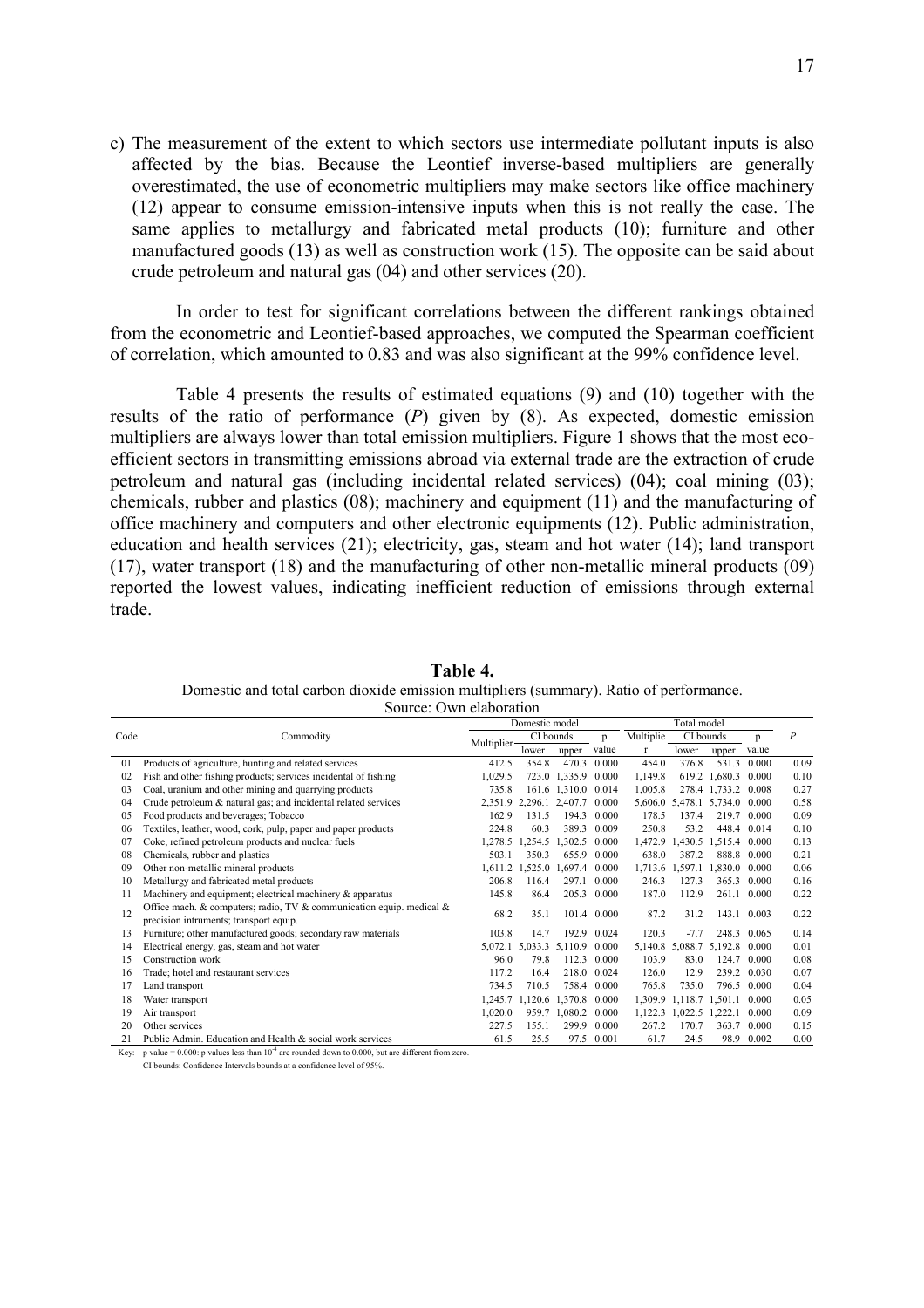

**Fig. 1.** Ratio of performance, *P* (using econometric emission multipliers).

Note that the larger the share of imports, the larger the expected performance score (with a maximum of 1). External trade indeed influences the reduction of emissions in sectors like crude petroleum and natural gas (04), coal mining (03) and chemicals, rubber and plastics (08). Other sectors, like public administration, education and health services (21), energy (14) and land transport (17), have small shares of imports and, therefore, small values of *P*. Nevertheless, we may find specific industries with a large share of imported primary products but low values for *P*—or, in other words, products that are not performing very well in the transfer of emissions abroad via external trade (e.g., fishing activities (02) and textiles (06)). In contrast, the other services category (20) and construction (15) display small shares of imported services, but that share is sufficient to keep this category far from its maximum polluting capacity. In this respect, it is useful to keep in mind that domestic emission multipliers may vary according to different import shares and that their elasticity plays an important role (see Figure 2).

Figure 2 represents the way in which import shares and emission multipliers may be related. When all imports are produced domestically (*s*=0 and *P*=0), total emission multipliers match domestic emission multipliers. In contrast, if everything is imported, then the domestic emission multiplier is zero ( $P=1$ ). Let us assume that a certain share of imports ( $s<sub>o</sub>$ ) with  $\gamma_d$  is associated with the domestic emission multiplier. Then, if we assume an increase in the share of domestically produced goods and services (a reduction of import shares), this should lead to increased emissions up to  $\gamma_A$ ,  $\gamma_B$  or  $\gamma_C$ , depending on the selected straight line: A, B or C, respectively (see Figure 2). Model C can be considered inelastic in comparison to model A, whereas model B is more elastic than model A.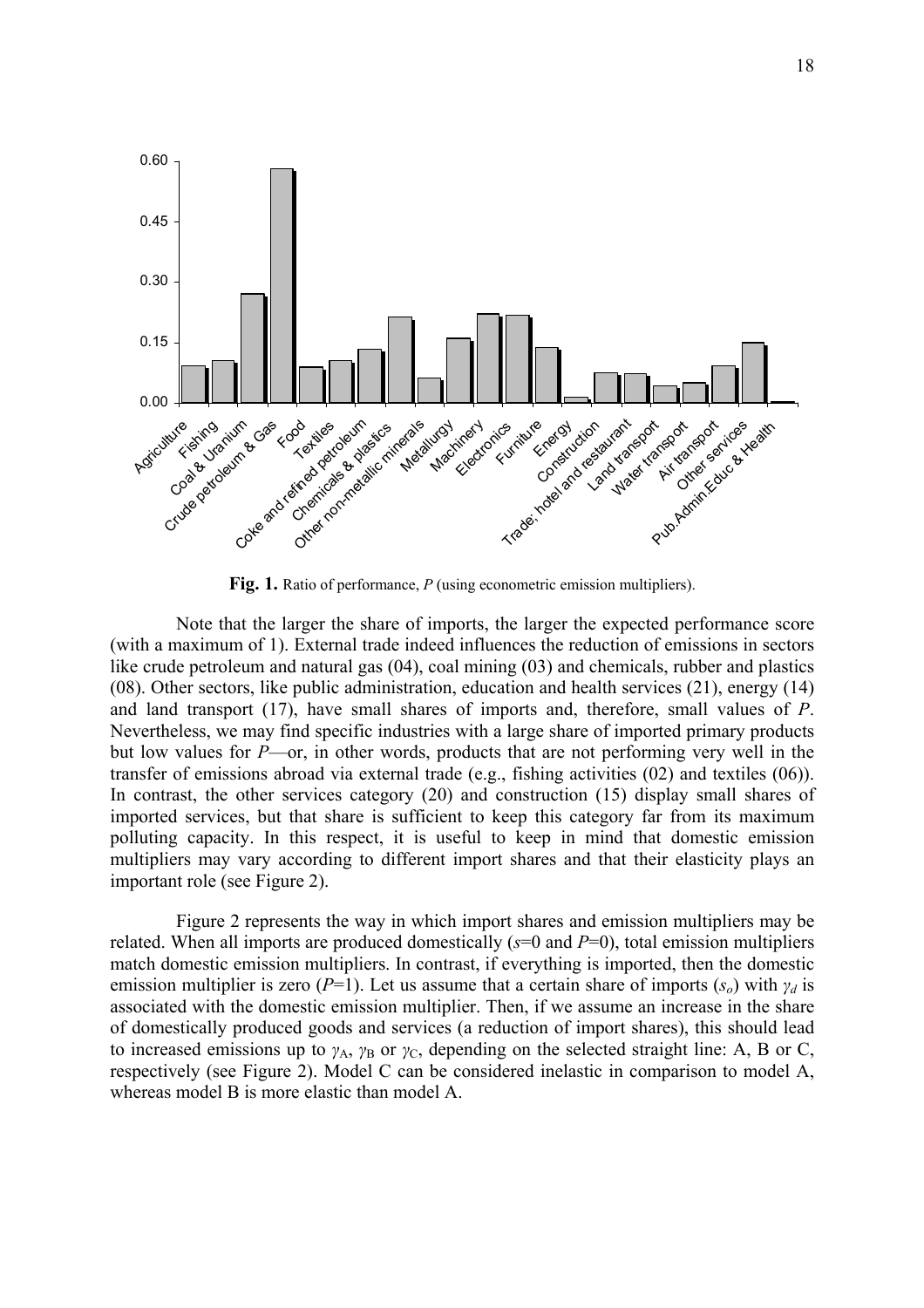

**Fig. 2.** Elasticity of emission multipliers with respect to shares (s) of imports

Coming back to Table 4, the resulting coefficients of determination for both models are 0.99, which is quite satisfactory. All estimated multipliers are significant at the 97% confidence level in the domestic model. In the total model, 18 are significant at the 99% confidence level, one at the 98% confidence level, another one at the 96% confidence level and the last one at the 93% confidence level. We have also addressed the impact of different levels of aggregation on the goodness of fit and the results of the model. As long as we aggregate products from a square supply-use system, the number of degrees of freedom should increase (e.g., up to 38, with 21 products and 59 industries). Therefore, the performance of  $R^2$  should show us whether the goodness of fit of the model is really affected by aggregation. It is expected that for zero degrees of freedom, the  $R<sup>2</sup>$  will be exactly equal to 1. Consequently, because in our case the  $R^2$  is sufficiently close to 1 (0.99) at the maximum level of aggregation, we can deduce that aggregation does not affect the goodness of fit of the model and did not affect the results.

Table 5 depicts the *P* ratio scores using the Leontief inverse-based emission multipliers. It is especially remarkable that its average value (0.09) is sensibly lower than that of the econometric approach (0.14). The same can be said using the median, which is by the way not affected by extreme values. In plain words, by using the Leontief inverse we would be underestimating the actual performance of the EU in reducing its carbon dioxide emissions via external trade. On average, the EU seems to be exporting more pollution than what one could expect from the Leontief inverse based approach. However, this rule does not hold for all industries individually. In the case of the EU, half were found to be underestimated and half overestimated.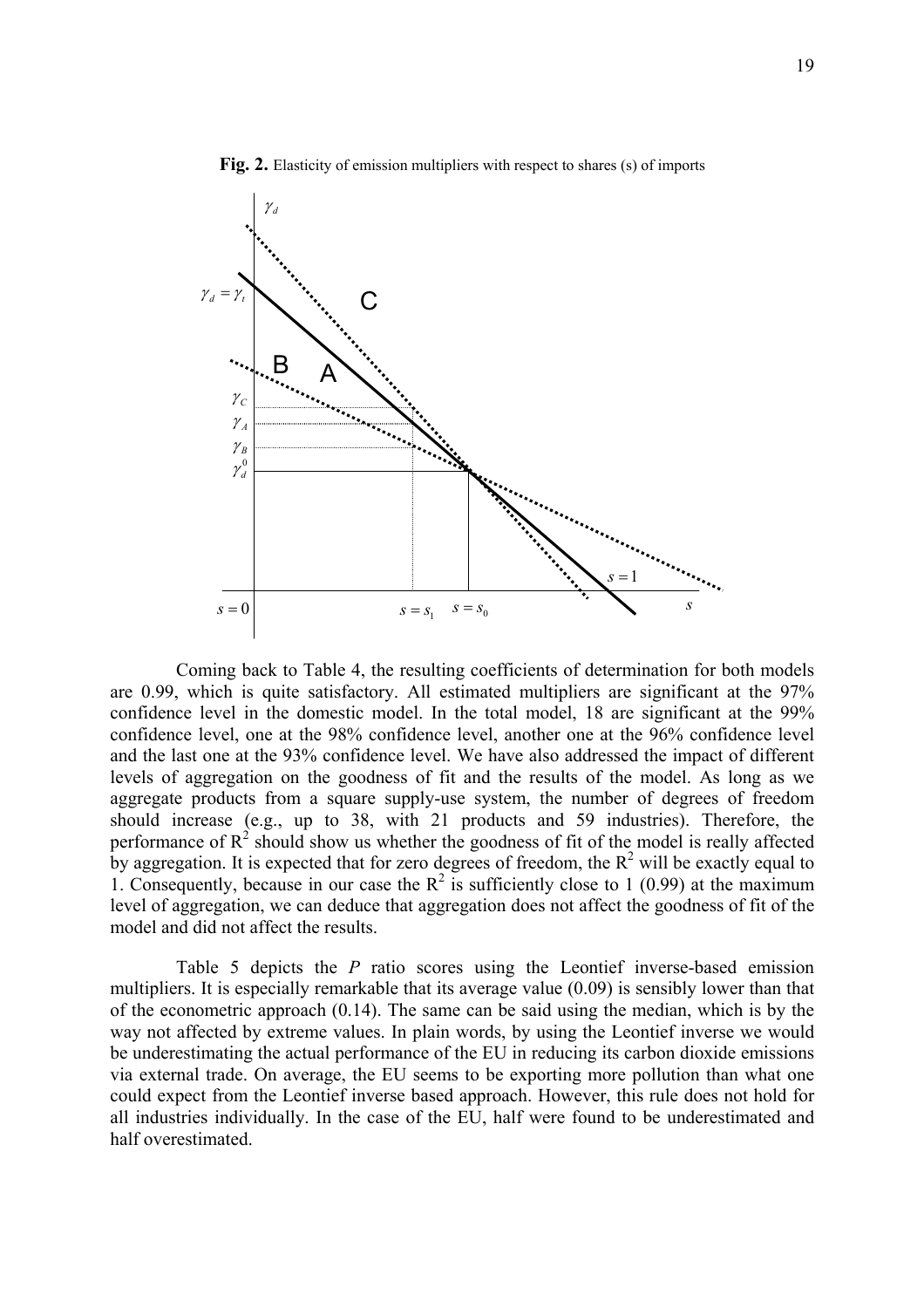|      |                                                                                                                |          | Leontief calculations |                |
|------|----------------------------------------------------------------------------------------------------------------|----------|-----------------------|----------------|
| Code | Commodity                                                                                                      | Domestic | Total                 | $\overline{P}$ |
|      |                                                                                                                | model    | model                 |                |
| 01   | Products of agriculture, hunting and related services                                                          | 529.6    | 565.1                 | 0.06           |
| 02   | Fish and other fishing products; services incidental of fishing                                                | 1195.1   | 1246.5                | 0.04           |
| 03   | Coal, uranium and other mining and quarrying products                                                          | 1013.6   | 1067.8                | 0.05           |
| 04   | Crude petroleum & natural gas; and incidental related services                                                 | 547.4    | 563.7                 | 0.03           |
| 05   | Food products and beverages; Tobacco                                                                           | 462.3    | 511.2                 | 0.10           |
| 06   | Textiles, leather, wood, cork, pulp, paper and paper products                                                  | 410.1    | 462.0                 | 0.11           |
| 07   | Coke, refined petroleum products and nuclear fuels                                                             | 969.4    | 1213.1                | 0.20           |
| 08   | Chemicals, rubber and plastics                                                                                 | 622.4    | 708.8                 | 0.12           |
| 09   | Other non-metallic mineral products                                                                            | 1810.1   | 1869.6                | 0.03           |
| 10   | Metallurgy and fabricated metal products                                                                       | 901.4    | 1000.9                | 0.10           |
| 11   | Machinery and equipment; electrical machinery & apparatus                                                      | 339.3    | 407.7                 | 0.17           |
| 12   | Office mach. & computers; radio, TV & communication equip. medical &<br>precision intruments; transport equip. | 328.6    | 420.9                 | 0.22           |
| 13   | Furniture; other manufactured goods; secondary raw materials                                                   | 432.5    | 501.6                 | 0.14           |
| 14   | Electrical energy, gas, steam and hot water                                                                    | 4169.3   | 4241.7                | 0.02           |
| 15   | Construction work                                                                                              | 391.7    | 438.3                 | 0.11           |
| 16   | Trade; hotel and restaurant services                                                                           | 222.3    | 244.9                 | 0.09           |
| 17   | Land transport                                                                                                 | 721.1    | 752.3                 | 0.04           |
| 18   | Water transport                                                                                                | 1263.4   | 1327.5                | 0.05           |
| 19   | Air transport                                                                                                  | 1054.9   | 1119.2                | 0.06           |
| 20   | Other services                                                                                                 | 147.8    | 163.9                 | 0.10           |
| 21   | Public Admin. Education and Health & social work services                                                      | 164.9    | 182.8                 | 0.10           |

**Table 5.**  Leontief inverse-based ratio of performance, *P.* Source: Own elaboration

Finally, we have carried out a macro check to test the robustness and coherence of the results by making a forecast of the total amount of direct domestic emissions (*C*) using the (total) econometric estimated model. The forecasted total amount of estimated direct emissions yielded 3,344.3 millions of tonnes of carbon dioxide, which is only 0.5% greater than the published total emissions (3,327.3 million tonnes). For the sake of clarification, this small deviation corresponds to the inherent errors of any econometric regression with a coefficient of determination lower than 1. Only if one has a perfect fit ( $R^2 = 1$ ) then the deviation could have been reduced to null and actual estimations would have matched. Incidentally, this would correspond to equation (5), which is a deterministic system of equations with one single solution rather than an econometric equation.

# **7 Conclusions**

This paper deals with the identification of appropriate measures of the performance of the EU in reducing its carbon dioxide emissions via external trade, both at the aggregate and at the industry levels. This issue falls under the EU Thematic Strategy on the Sustainable Use of Natural Resources (EU, 2004) which aims to de-couple environmental impacts associated with the use of natural resources from economic growth, in support of sustainable development.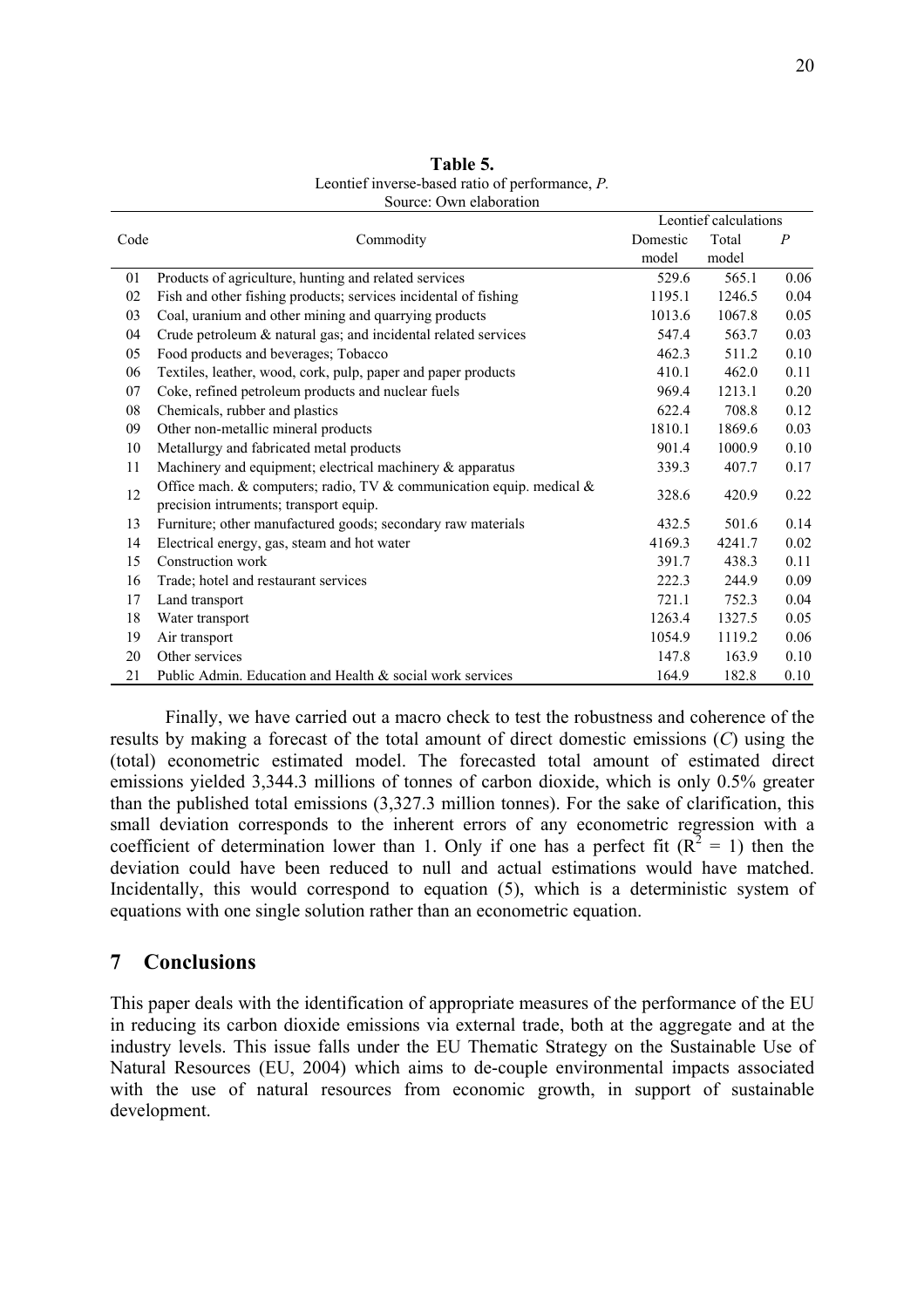We have found that standard measures based on the Leontief quantity model and profusely used by input-output practitioners and industrial ecologists will result in underestimation of the actual performance of the EU in reducing its carbon dioxide emissions via external trade. Briefly, standard measures currently available in the literature seem to assign the EU less amounts of exported air emissions (carbon dioxide). However, this rule does not hold for all industries individually. In the case of the EU, half were found to be underestimated and half overestimated. The most eco-efficient industries in transmitting emissions abroad by importing foreign products were crude petroleum and natural gas (04); coal, uranium and other mining and quarrying products (03); office machinery and computers (12); machinery and equipment (11); and chemicals, rubber and plastics (08). These results also show that domestic emission multipliers may vary according to different import shares, and that elasticities definitely play a key role in the capacity of an industry to reduce its emissions via external trade.

The output multipliers obtained using the Leontief inverse are positive and significantly biased, resulting from the assumption of a stochastic nature of either the technical coefficients or the elements of a transaction table (IOT). Needless to say, emission multipliers computed from biased output impact levels generate an even more serious overestimation of the emission impact. Consequently, this paper provides a new approach to estimating unbiased and statistically consistent emission multipliers. This approach has three important advantages: (a) it improves the accuracy of the environmental impacts assessed by industrial ecologists; (b) it finds a way to compute unbiased and consistent input-output multipliers for the IOA community; and (c) the use of the Leontief inverse is no longer necessary; only the supply and use matrices are required.

 In addition, another advantage of this approach is that all the data needed to make the calculations are ready to use worldwide at many countries' National Statistical Institutes websites. Notice however that this paper deals particularly with the EU as a whole and benefited from the joint work developed by Eurostat and the Joint Research Centre's Institute for Prospective and Technological Studies of the European Commission for the compilation of the necessary EU aggregate data, which has already been partially published in Rueda-Cantuche, et al. (2009)

# **Acknowledgements**

The author is extremely grateful to Peter Ritzmann and Jörg Beutel, for their support in the compilation of the supply-use and symmetric input-output tables for the aggregated European Union (2000).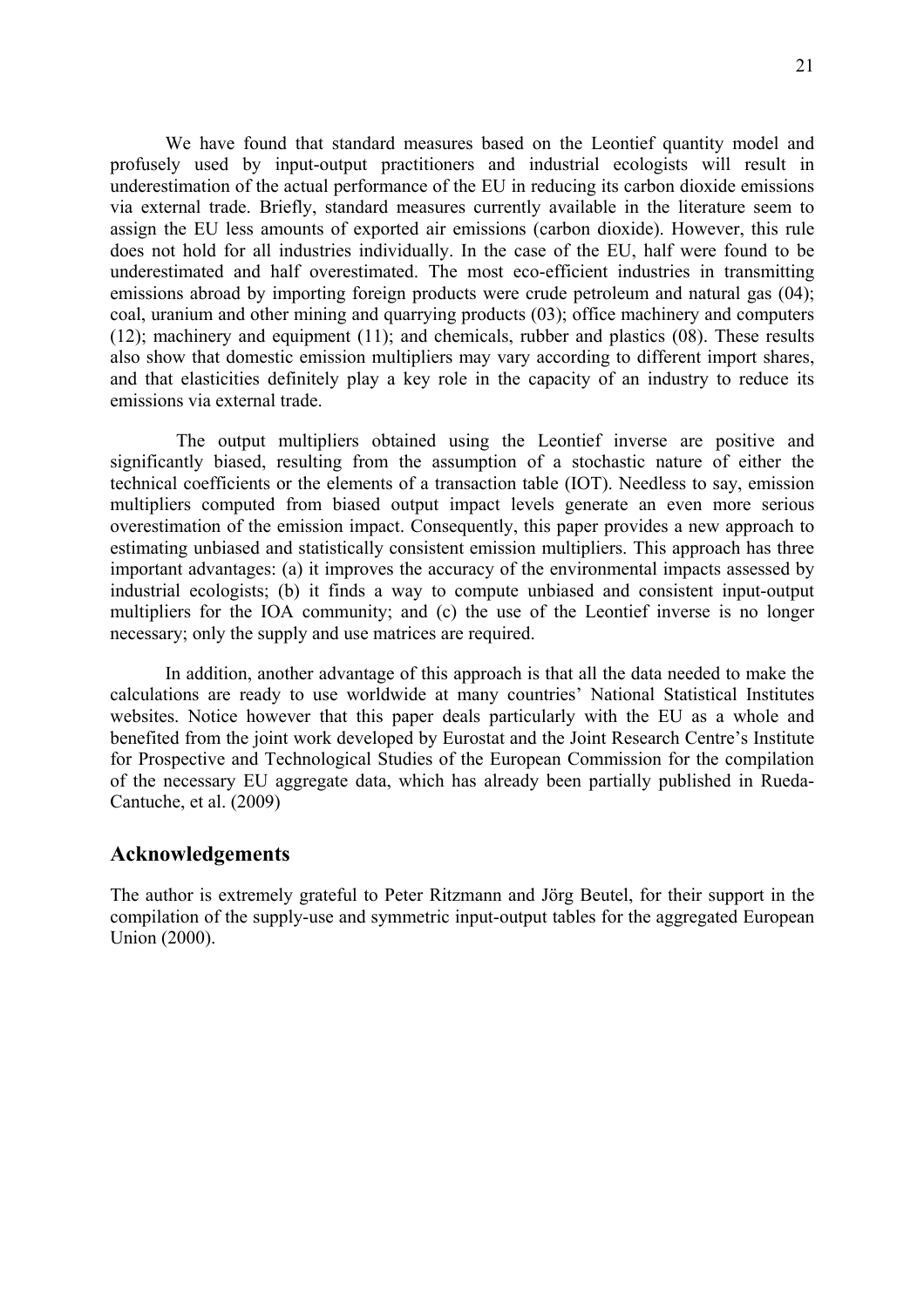# **References**

Alcántara, V., Roca, J., 1995. Energy and CO<sub>2</sub> emissions in Spain: methodology of analysis and some results for 1980–1990. Energy Economics, 17: 221–230.

Creedy, J. and Sleeman, C., 2005. Carbon dioxide emissions reductions in New Zealand: a minimum disruption approach, Research Paper No 933, Department of Economics, The University of Melbourne, Australia.

Dietzenbacher, E. 1988. Estimation of the Leontief inverse from the practitioner's point of view, Mathematical Social Sciences, 16:181–187.

Dietzenbacher, E. 1995. On the bias of multiplier estimates. Journal of Regional Science, 35: 377–90.

Dietzenbacher, E. 2006. Multiplier estimates: to bias or not to bias? Journal of Regional Science, 46, 4: 773-786.

Dietzenbacher, E. and Mukhopadhyay, K. 2007. An empirical examination of the pollution haven hypothesis for India: Towards a green Leontief paradox? Environmental & Resource Economics, 36: 427–449

Duchin, F. 2005 A world trade model based on comparative advantage with *m* regions, *n* goods, and k factors, Economic Systems Research, 17: 1-22.

EC: European Commission. 2001. NAMEA for air emissions – results of pilot studies, European Communities, Eurostat, Luxembourg.

EC: European Commission. 2003a. The World Summit on Sustainable Development one year on: implementing our commitments, Communication from the Commission to the Council and the European Parliament. SEC(2003) 1471. Commission of the European Communities. Brussels.

EC: European Commission. 2003b. Integrated product policy – building on environmental life–cycle thinking, Communication from the Commission to the Council and the European Parliament, Com (2003) 302 final, European Commission, Brussels.

EC: European Commission. 2004. Sustainable consumption and production in the European Union. Luxembourg, Office for Official Publications of the European Communities.

Eurostat. 2008. Eurostat manual of supply, use and input-output tables, methodologies and working papers. Luxembourg, Office for Official Publications of the European Communities.

Flam, S.D. and Lars T.P. 1985. Underestimation in the Leontief model, Economics Letters, 18: 171–174.

Gerilla, G., Shigemi K. and Hajime, I. 2001. Projection of the change in technology and its implication on environmental emissions in Japan, Journal of Eastern Asia Society for Transportation Studies. 4 (6): 135–150.

Gerking, S.D. 1976. Input-output as a simple econometric model, Review of Economics and Statistics, 58: 274– 282.

Gerking, S.D. 1979. Input-output as a simple econometric model: reply, Review of Economics and Statistics, 61: 623–626.

Greene, W. H., 2008. Econometric analysis, 6<sup>th</sup> edition. Prentice-Hall, New Jersey.

Guinée, J.B., Gorrée, M., Heijungs, R., Huppes, G., Kleijn, R., Koning, A. de, van Oers, L., Wegener S.A., Suh, S., Udo de Haes, H.A., Bruijn, H. de, van Duin, R. and Huijbregts, M.A.J. 2002. Handbook on life cycle assessment, operational guide to the ISO standards (Dordrecht: Kluwer).

Haan, M. de. 2001. A structural decomposition analysis of pollution in the Netherlands, Economic Systems Research 13 (2): 181–196.

Haan, M. de. and Keuning, S.J. 1996. Taking the environment into account: the NAMEA approach, Review of Income and Wealth, 2: 131–148.

Juliá, R. and Duchin, F. 2005. Adapting to climate change: global agriculture and trade. A structural approach. 15<sup>th</sup> International Input–Output Conference, Beijing, China.

Kop Jansen, P. and ten Raa, T. 1990. The choice of model in the construction of input–output coefficients matrices, International Economic Review, 31: 213–27.

Lahiri, S. 1983. A note on the underestimation and overestimation in stochastic input-output models, Economics Letters, 13: 361–365.